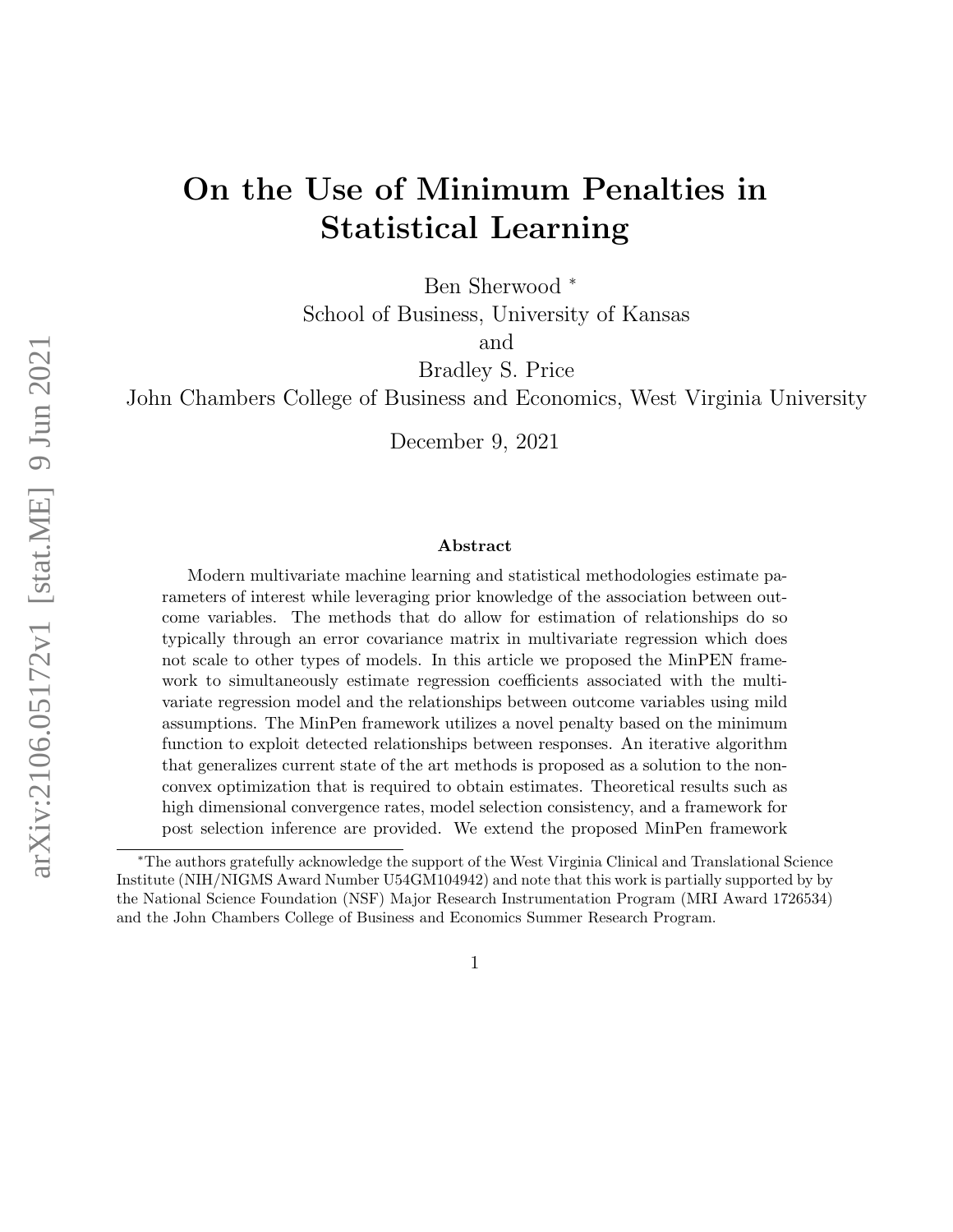to other exponential family loss functions, with a specific focus on multiple binomial responses. Tuning parameter selection is also addressed. Finally, simulations and two data examples are presented to show the finite sample properties of this framework.

Keywords: Non-Convex Optimization, Post-Selection Inference, High Dimensional Convergence, Graph Constrained Models, Selection Consistency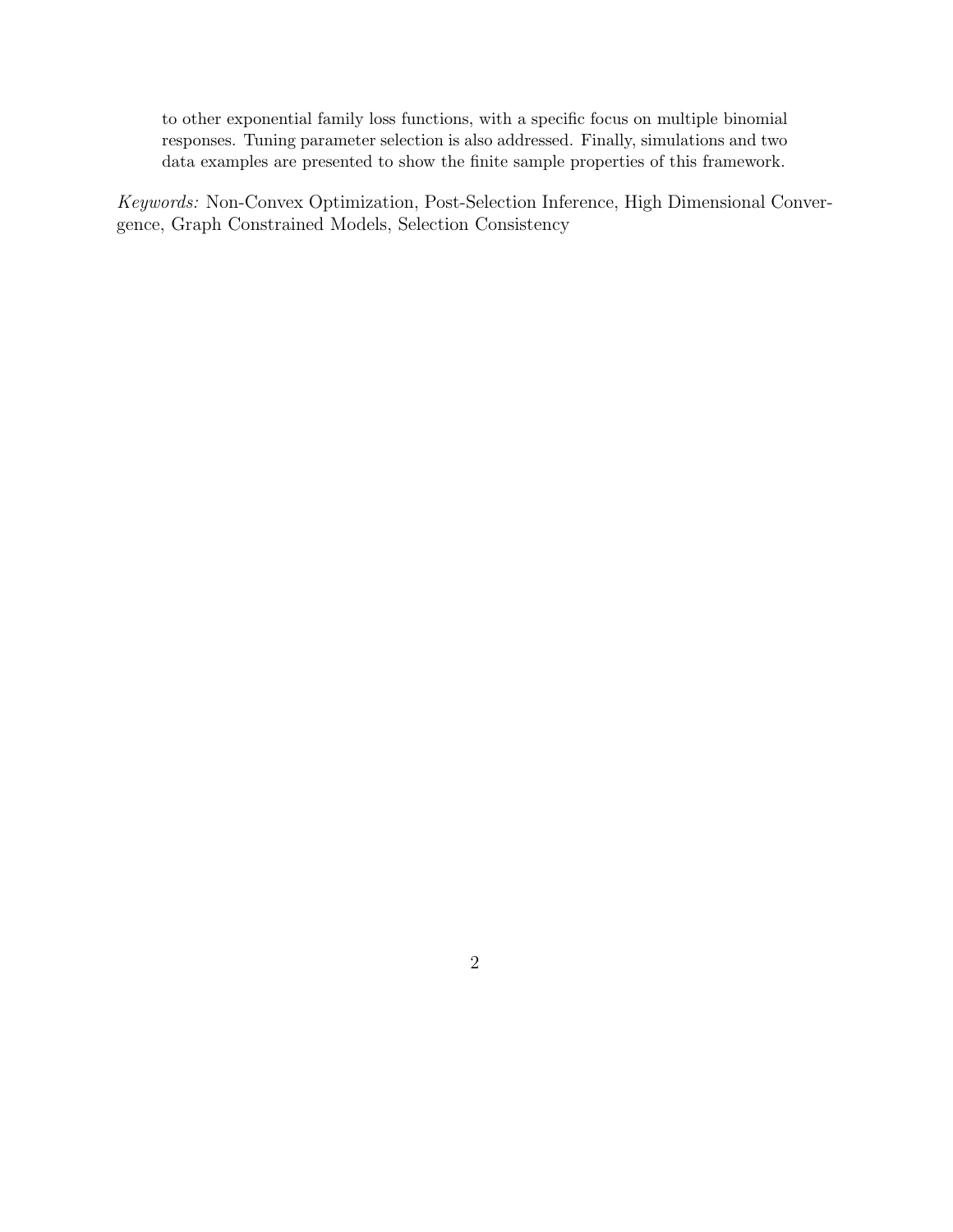### 1 Introduction

Multivariate, also known as multiple response or multi-task, regression jointly models multiple responses (outcomes) given a common set of predictors (inputs). Joint modeling of responses, as opposed to modeling each response separately, is only interesting if the responses are related. Leveraging these relationships should improve estimation of the model, but in practice these relationships may not always be known. In this work we propose a framework to simultaneously estimate the regression coefficients and detect relationships between the response variables. The framework also allows for simultaneous variable selection.

Consider the sample of independent data,  $\{\mathbf x_i, \mathbf y_i\}_{i=1}^n$ , where  $\mathbf x_i \in \mathbb{R}^p$  and  $\mathbf y_i \in \mathbb{R}^r$  with a model of

<span id="page-2-0"></span>
$$
\mathbf{y}_i = \mathbf{B}^{*T} \mathbf{x}_i + \boldsymbol{\epsilon}_i,\tag{1}
$$

where  $\mathbf{B}^* = (\boldsymbol{\beta}_1^*)$  $\mathbf{a}_1^*,\ldots,\mathbf{\beta}_r^*$ <sup>\*</sup>/ $r \in \mathbb{R}^{p \times r}$  and  $\epsilon_i \in \mathbb{R}^r$  are i.i.d. random vectors with mean zero and covariance matrix  $\Sigma$ . A popular estimator for  $\mathbf{B}^*$  is

$$
\widehat{\mathbf{B}} = \underset{\boldsymbol{\beta}_1,\dots,\boldsymbol{\beta}_r \in \mathbb{R}^p}{\arg \min} \frac{1}{2n} \sum_{k=1}^r \sum_{i=1}^n (y_{ik} - \mathbf{x}_i^T \boldsymbol{\beta}_k)^2,
$$
\n(2)

which has desirable qualities such as consistency and asymptotic normality under mild conditions, and is the maximum likelihood estimator if the errors are from a multivariate normal distribution. However, there is something unsatisfying about not using correlation of the responses in the estimation. To improve efficiency in estimation of coefficients, while accounting for correlation across the errors [Rothman et al.](#page-34-0) [\(2010\)](#page-34-0) (MRCE), [Witten](#page-34-1) [& Tibshirani](#page-34-1) [\(2009\)](#page-34-1) (SCOUT) and [Lee & Liu](#page-32-0) [\(2012\)](#page-32-0) have all proposed methods which simultaneously estimates the regression coefficients and the inverse covariance matrix of the errors. These methods all aim to improve estimation of regression coefficients by exploiting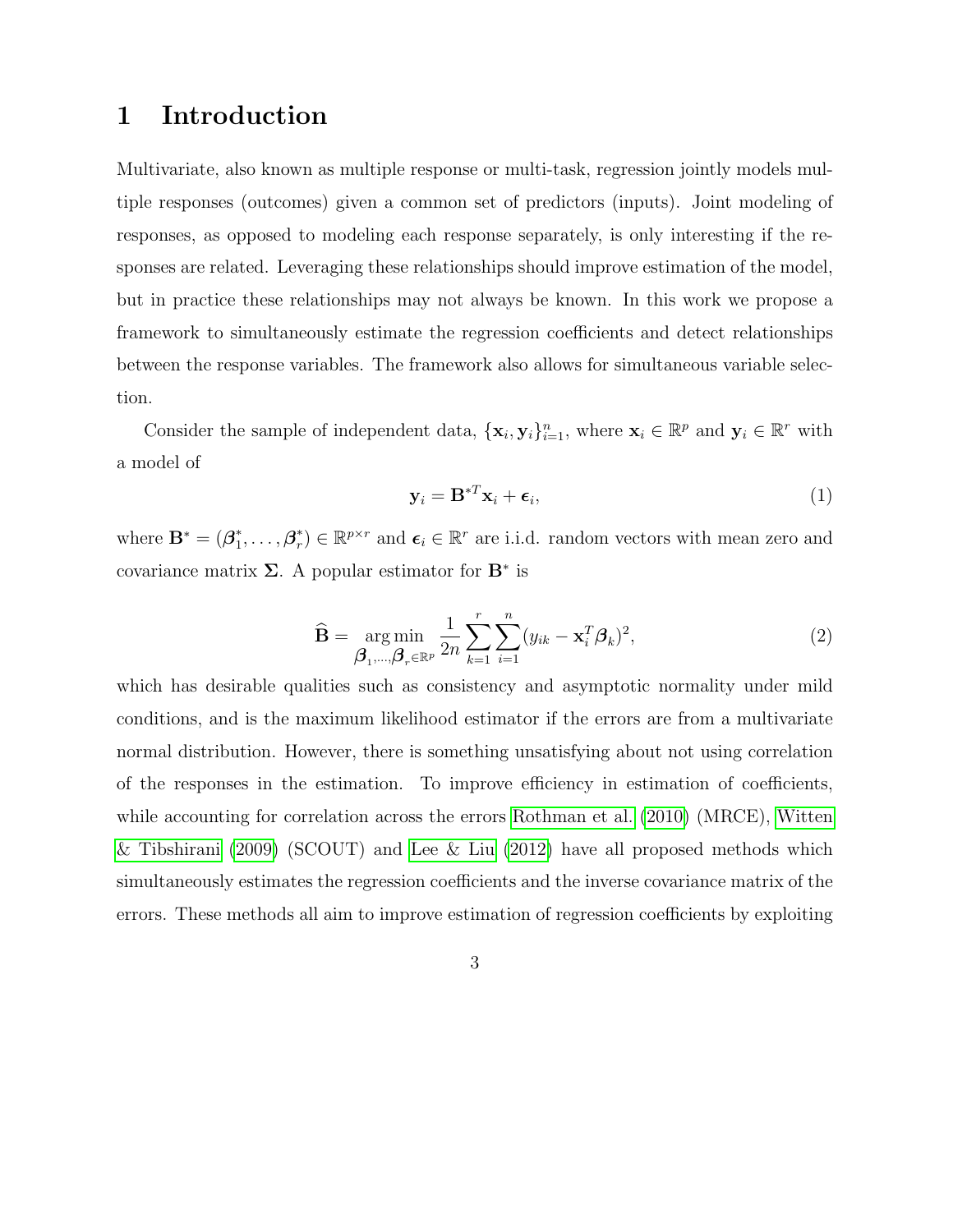correlation across the responses that is not explained by the predictors.

We propose an alternative approach that focuses on relationships across the responses that can be explained, due to similarity in the regression coefficients. Specifically, we consider the kth and lth response related if  $\beta_k^*$  $\vec{k}$  is similar to  $\beta_l^*$ <sup>\*</sup> or  $-\beta_l^*$  $\iota$ . If relationships were known *a priori*, then for each response k one could define three disjoint sets: (1)  $P_k$ , a set of responses positively related to response  $k$ ; (2)  $N_k$ , a set of responses negatively related to response k; and (3)  $Z_k$  a set of responses that are not related to k. These relationships could be used to improve estimation using a penalized likelihood such as

<span id="page-3-0"></span>
$$
\underset{\mathbf{B}\in\mathbb{R}^{p\times r}}{\arg\min}\frac{1}{2n}\sum_{k=1}^r(\mathbf{y}_k-\mathbf{x}_i^T\boldsymbol{\beta}_k)^T(\mathbf{y}_k-\mathbf{x}_i^T\boldsymbol{\beta}_k)+\frac{\gamma}{2}\sum_{k=1}^r\left(\sum_{l\in P_k}\|\boldsymbol{\beta}_l-\boldsymbol{\beta}_k\|_2^2+\sum_{m\in N_k}\|\boldsymbol{\beta}_m+\boldsymbol{\beta}_k\|_2^2+\sum_{s\in Z_k}\|\boldsymbol{\beta}_k\|_2^2\right),
$$
\n(3)

where, for a vector  $a \in \mathbb{R}^d$  define  $||a||_q = \left(\sum_{j=1}^d a_j^q\right)$  $\frac{q}{j}$ ) $\frac{1}{q}$  as the  $L_q$  norm and  $\gamma > 0$  is a tuning parameter to promote similarities between groups of related coefficients.

The method we propose is a generalization of [\(3\)](#page-3-0) when the sets  $P_k$ ,  $N_k$  and  $Z_k$  are not known *a priori* and uses an  $L_1$  penalty for feature selection. The proposed method simultaneously estimates these unknown sets, while using the framework of [\(3\)](#page-3-0) to include these detected relationships in the estimation. To simultaneously estimate the group structure we propose a novel penalty based on the minimum function. The penalized objective function is non-convex but can be re-stated as solving a fixed number of convex problems. However, this quickly becomes computationally intractable for even small values of  $r$ . Unlike the earlier cited work which focuses on structure due to relationships in the errors, this approach can be easily generalizable to simultaneous modeling of binary response variables or other non-continuous values by replacing the least squares loss function with the appropriate generalized linear model loss function.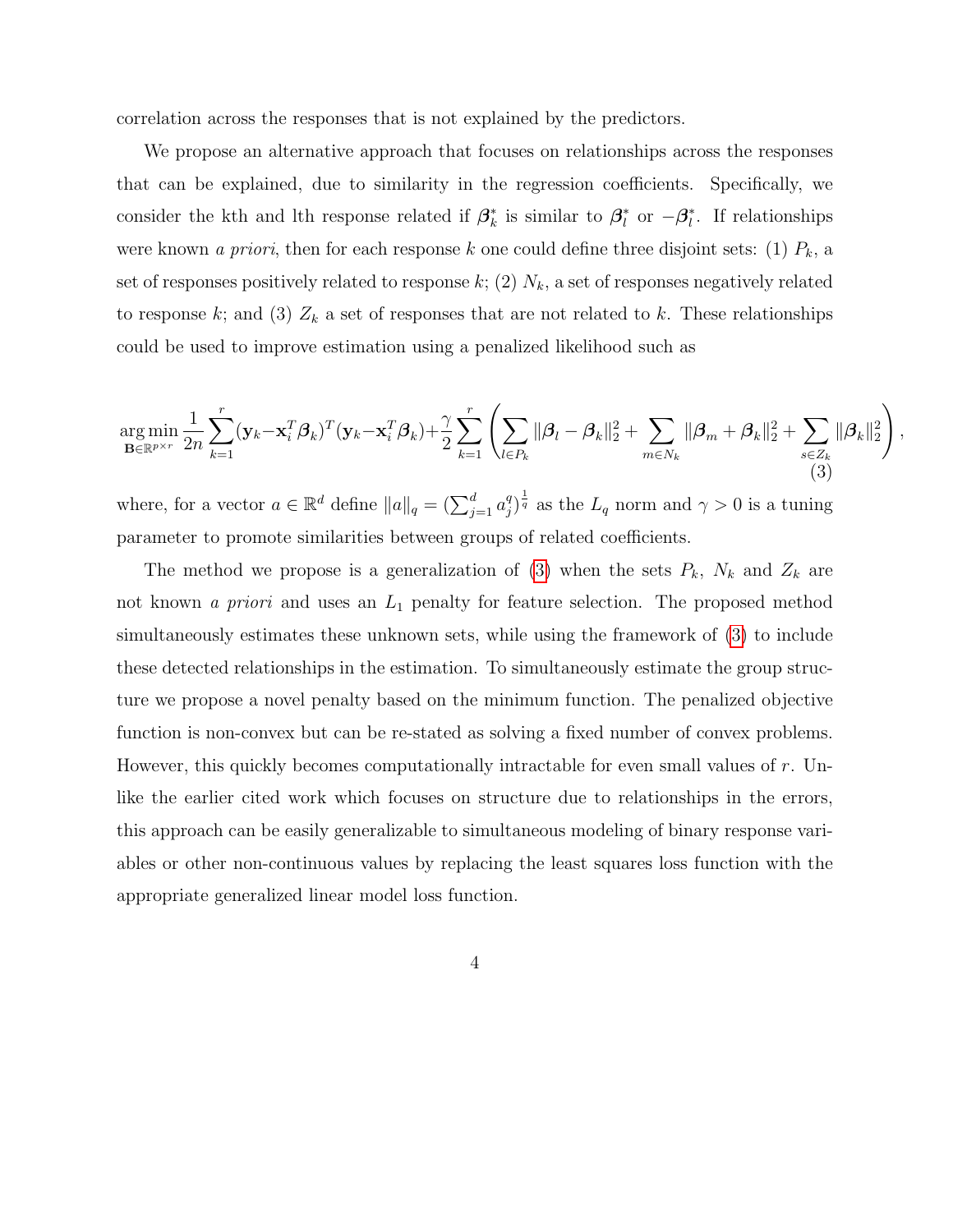In the least squares case we provide rates of convergence, model selection consistency and post selection inference results which hold for high-dimensional predictors,  $p \gg n$ . The results hold for any grouping of the response variables and thus do not depend on the relationships between responses to be estimated correctly. To derive rates of convergence under standard conditions we generalize the results of [Negahban et al.](#page-33-0) [\(2012\)](#page-33-0), which do not directly apply because of the ridge fusion penalty used in this framework.

Our proposal builds on methods which simultaneously estimate clusters and univariate regression models [\(Witten et al. 2014\)](#page-34-2), multivariate regression models [\(Price & Sherwood](#page-34-3) [2018\)](#page-34-3), and precision matrices [\(Price, Molstad & Sherwood 2021\)](#page-34-4). All of which propose iterative algorithms that alternate between estimating the clustering structure, using k-means, and the model of interest. These approaches only accommodate positive relationships and rely on k-means, which provides distinct sets of clusters and may be unreliable for highdimensional problems. The proposed method allows for more complex structures in the response variables and provides a global minimum at each iteration.

Extensive work has been done on exploiting relationships in multivariate regression to improve efficiency. For a recent survey of the field see [Price, Allenbrand & Sherwood](#page-33-1) [\(2021\)](#page-33-1) and citations within. Reduced rank regression reduces the dimension of the problem by constraining the rank of the coefficient matrix B while minimizing the multivariate least squares objective function to find a set of latent variables that increase prediction accuracy [\(Anderson et al. 1951,](#page-31-0) [Velu & Reinsel 2013,](#page-34-5) [Chen & Huang 2016\)](#page-32-1). Various group lasso penalties have been used to promote structure across response or a combination of response and predictors. [\(Kim et al. 2012,](#page-32-2) [Li et al. 2015\)](#page-33-2) Instead of the proposed approach of simultaneously estimating relationships and coefficients, many have used a two-stage clustering approach. In the first stage the clusters are estimated and in the second stage the structure is incorporated into the estimation of the coefficients. Examples include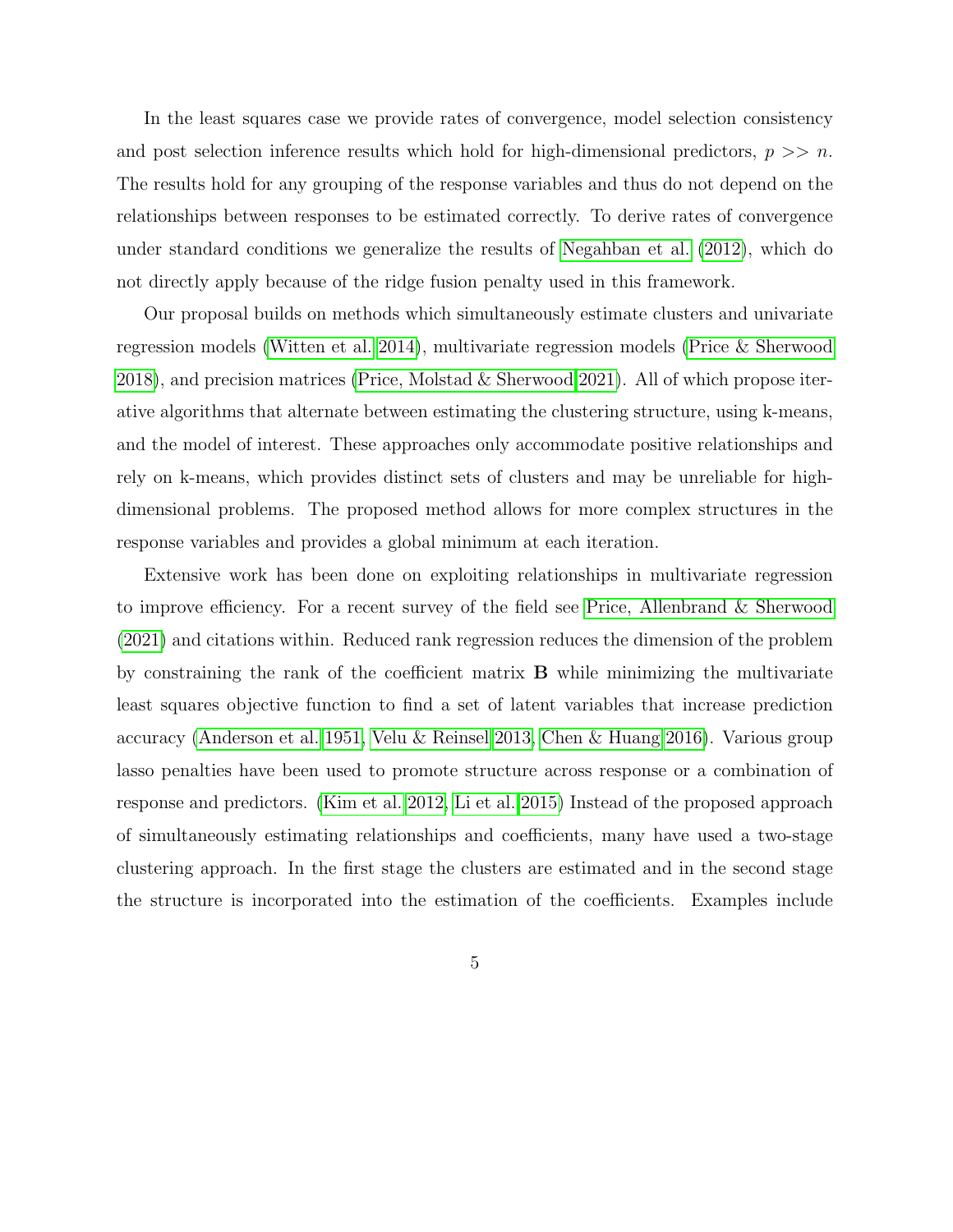hierarchical clustering for tree guided lasso [\(Kim et al. 2012\)](#page-32-2), convex clustering in conjoint analysis [\(Chen et al. 2016\)](#page-32-3), separating global and response specific features [\(Xu et al. 2015\)](#page-35-0) and replacing high dimensional responses or predictors with clusters [\(B¨uhlmann et al. 2013,](#page-32-4) [Zhou et al. 2017\)](#page-35-1).

Other methods in univariate regression, such as the GRACE method, utilize known relationships, or relationships that are estimated a priori, to assist in increasing accuracy and select relevant variables [\(Li & Li 2008,](#page-33-3) [2010](#page-33-4)b). Others such as [Zhao & Shojaie](#page-35-2) [\(2016\)](#page-35-2) have investigated statistical inference frameworks for univariate graph constrained models, that also accommodate error in the estimation of the graph Laplacian.

The key difference between the proposed method and state of the art methods in the literature, is that our method simultaneously detects relationships between the responses, regardless of sign, and estimates regression coefficients without needing to estimate a covariance matrix of the errors. In Section [2](#page-6-0) we introduce the MinPen framework with the least squares loss function along with theoretical results and the proposed algorithm. In Section [3](#page-17-0) we extend the framework to multiple binomial responses with discussion of how it may generalized to other exponential family based loss functions. Sections [4](#page-20-0) and 5 present simulations to investigate finite sample properties of the proposed methods. Finally we present examples of our methodology in applications in genomics and substance abuse overdoses in Section [6.](#page-27-0)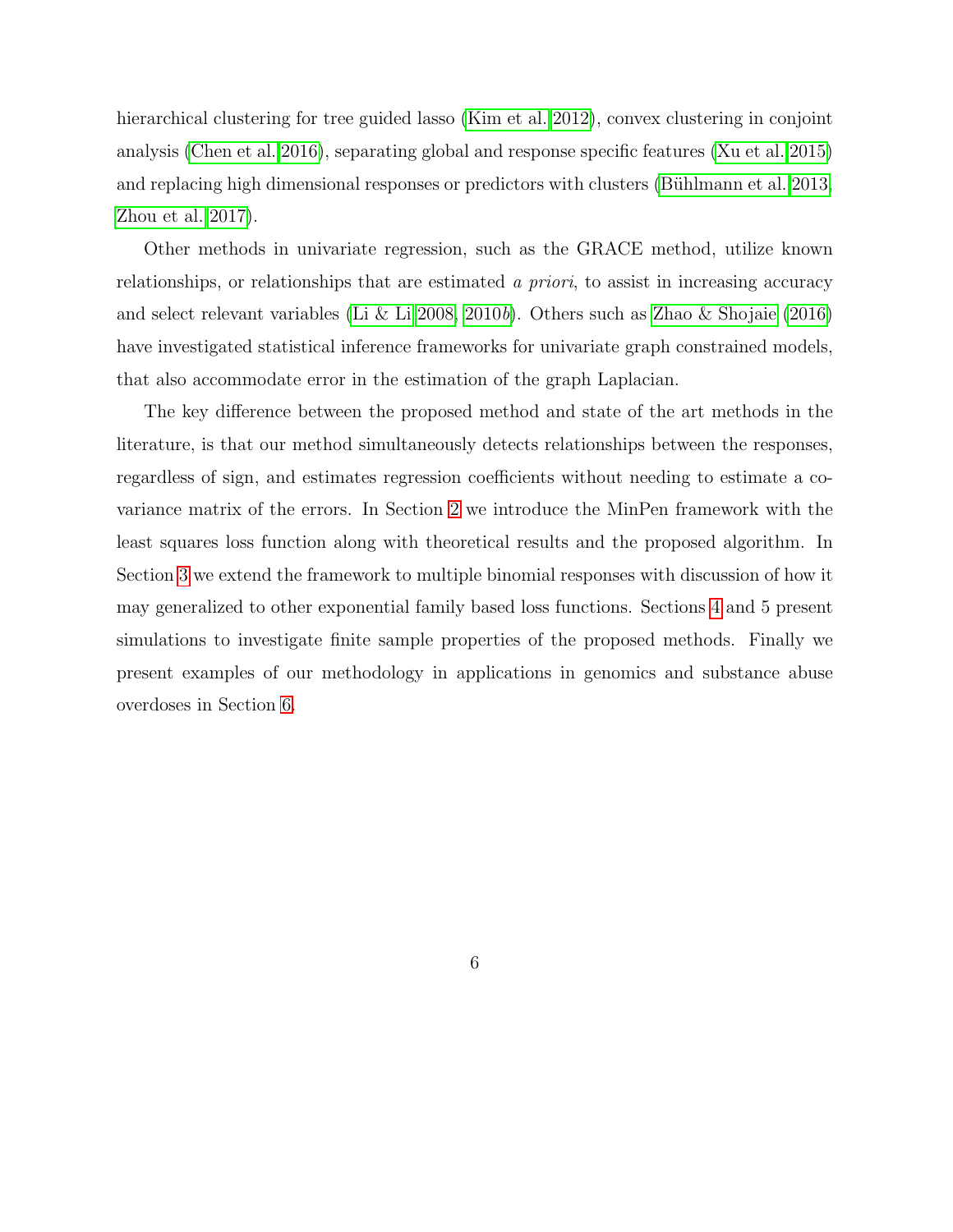### <span id="page-6-0"></span>2 Least Squares Model

#### <span id="page-6-2"></span>2.1 Method

We consider estimating  $\mathbf{B}^*$  in [\(1\)](#page-2-0) when there may be similarities in the mean functions of the different responses. Define,

$$
P(\beta_l, \beta_k) = \min(||\beta_l - \beta_k||_2^2, ||\beta_l + \beta_k||_2^2, ||\beta_l||_2^2).
$$
\n(4)

If  $P(\beta_i^*$  $_{l}^{\ast},\bm{\beta}_{k}^{\ast}$  $\|k\|_k^* = \|\beta_i^* - \beta_k^*\|_2^2$  this implies that the mean functions for response k and l are positively related. If  $P(\beta_i^*)$  $_{l}^{\ast},\bm{\beta}_{k}^{\ast}$  $\mathbf{f}_{k}^{*}$ ) =  $\|\boldsymbol{\beta}_{l}^{*} + \boldsymbol{\beta}_{k}^{*}\|_{2}^{2}$  this implies negative relationship between the two mean functions, while  $P(\beta_i^*)$  $_{l}^{\ast},\bm{\beta}_{k}^{\ast}$  $\mathbf{k}^*_{k}$ ) =  $\|\boldsymbol{\beta}_l^*\|_2^2$  implies little or no relationship between the mean functions. Therefore a penalty based on the minimum function can be used to simultaneously identify and leverage relationships between mean functions. Motivated by this, we propose the minimum penalty elastic net multivariate regression (MinPen) estimator as the solution to

<span id="page-6-1"></span>
$$
\underset{\mathbf{B}\in\mathbb{R}^{p\times r}}{\arg\min} \frac{1}{2n} \sum_{i=1}^{n} \sum_{k=1}^{r} (y_{ik} - \mathbf{x}_{i}^{T} \boldsymbol{\beta}_{k})^{2} + \delta \sum_{k=1}^{r} ||\boldsymbol{\beta}_{j}||_{1} + \frac{\gamma}{2} \sum_{l=1}^{r} \sum_{k=1,k\neq l}^{r} P(\boldsymbol{\beta}_{l},\boldsymbol{\beta}_{k}),
$$
(5)

where  $\delta$  and  $\gamma$  are non-negative tuning parameters specified by the user. We refer to this as an elastic net estimator as it uses the combination of the lasso and ridge penalties as first introduced by [Zou & Hastie](#page-35-3) [\(2005\)](#page-35-3). The lasso penalty, associated with tuning parameter  $\delta$ , is used to simultaneously perform variable selection and estimate regression coefficients. While, the proposed ridge type penalty, associated with  $\gamma$ , is a non-convex penalty that simultaneously identifies and exploits relationships between coefficient vectors of different responses.

Both our theory and algorithms will deal with a vectorized version of the solution to [\(5\)](#page-6-1). For a matrix  $\mathbf{A}$ , define  $\text{vec}(\mathbf{A})$  as the vector formed by stacking the columns of  $\mathbf{A}$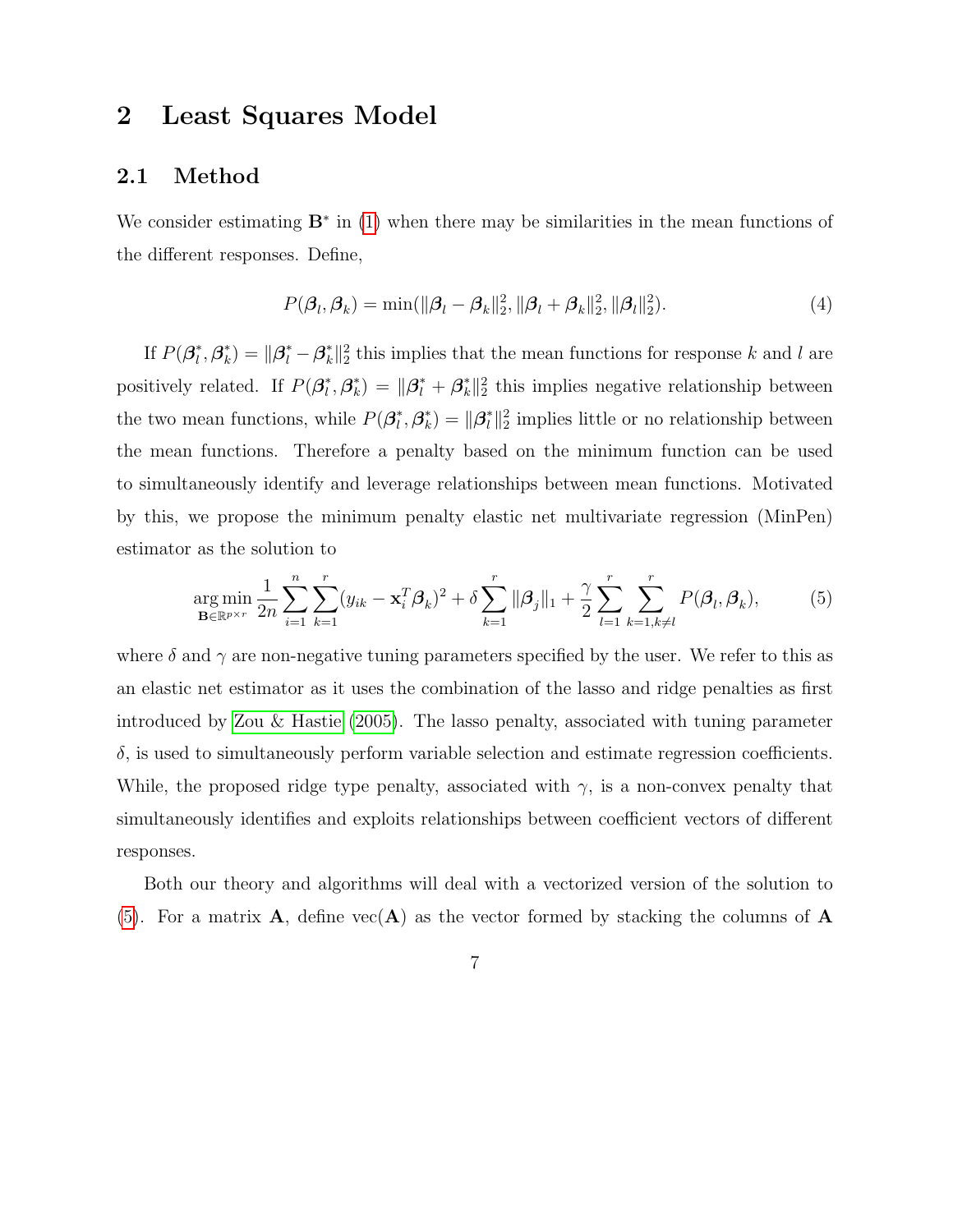on top of one another. Define  $\mathbf{Y} = (\mathbf{y}_1, \ldots, \mathbf{y}_n)^T \in \mathbb{R}^{n \times r}$ ,  $\mathbf{X} = (\mathbf{x}_1, \ldots, \mathbf{x}_n)^T \in \mathbb{R}^{n \times r}$ ,  $\mathbf{E}=(\epsilon_1,\ldots,\epsilon_n)^T\in\mathbb{R}^{n\times r},\, \tilde{\mathbf{y}}=\mathrm{vec}(\mathbf{Y})\in\mathbb{R}^{nr},\, \tilde{\mathbf{X}}=\mathbf{I}_r\otimes\mathbf{X}\in\mathbb{R}^{nr\times pr},\, \boldsymbol{\beta}^*=\mathrm{vec}(\mathbf{B}^*)\in\mathbb{R}^{pr},$  $\tilde{\epsilon} = \text{vec}(\mathbf{E}) \in \mathbb{R}^{nr}$  and  $\tilde{\Sigma} = \Sigma \otimes \mathbf{I}_n \in \mathbb{R}^{nr \times nr}$ . Then the vectorized version of [\(1\)](#page-2-0) is

<span id="page-7-1"></span>
$$
\tilde{\mathbf{y}} = \tilde{\mathbf{X}}\boldsymbol{\beta}^* + \tilde{\boldsymbol{\epsilon}}.
$$
 (6)

Define the set

$$
\mathcal{A} = \left\{ \mathbf{A} \in \{-1, 0, 1\}^{r(r-1)p \times rp} \middle| ||\mathbf{A}\boldsymbol{\beta}||_2^2 = \sum_{l=1}^r \sum_{m=1, l \neq m}^r ||\boldsymbol{\beta}_l - d_{lm} \boldsymbol{\beta}_m||_2^2 \text{ where } d_{lm} \in \{-1, 0, 1\} \right\}.
$$

The estimator in [\(5\)](#page-6-1) is equivalent to

<span id="page-7-0"></span>
$$
(\hat{\boldsymbol{\beta}}, \hat{\mathbf{A}}) = \underset{\boldsymbol{\beta} \in \mathbb{R}^{pr}}{\operatorname{argmin}} \underset{\mathbf{A} \in \mathcal{A}}{\operatorname{min}} \left( \frac{1}{2n} ||\tilde{\mathbf{Y}} - \tilde{\mathbf{X}}\boldsymbol{\beta}||_2^2 + \delta ||\boldsymbol{\beta}||_1 + \frac{\gamma}{2} ||\mathbf{A}\boldsymbol{\beta}||_2^2 \right).
$$
 (7)

Due to the minimum function the objective function is non-convex, which typically makes theoretical study of the global minimizer challenging. However, the global solution to [\(7\)](#page-7-0) is the pair  $(\hat{\boldsymbol{\beta}}, \hat{\mathbf{A}})$  that minimizes across the  $|\mathcal{A}|$  potential convex objective functions. So while the objective function is nonconvex, the solution  $\hat{\boldsymbol{\beta}}$  minimizes a convex function. If the matrix **A** is known *a priori* the estimator of  $\beta^*$  is

<span id="page-7-2"></span>
$$
\hat{\boldsymbol{\beta}}(\mathbf{A}) = \underset{\boldsymbol{\beta} \in \mathbb{R}^{pr}}{\arg \min} \frac{1}{2n} \sum_{i=1}^{n} \sum_{k=1}^{r} (y_i - \mathbf{x}_i^T \boldsymbol{\beta}_k)^2 + \delta \sum_{k=1}^{r} ||\boldsymbol{\beta}_k||_1 + \frac{\gamma}{2n} \boldsymbol{\beta}^T \mathbf{A}^T \mathbf{A} \boldsymbol{\beta}.
$$
 (8)

For our theoretical results we first analyze the estimator  $\hat{\boldsymbol{\beta}}(A)$ . Then, using that the solution is one of the potential  $|\mathcal{A}|$  solutions, we provide rates of convergence for the global solution,  $\hat{\beta}$ . It may be desirable to replace A with some subset, say  $\mathcal{A}_1 \subset \mathcal{A}$ . If it is known that two responses are positively related then it does not makes sense to consider the negative or no relationship for those two responses and thus a suitable  $A_1$  could be used instead of  $A$ . For this paper we consider the general case, but the results and algorithm presented here will hold if a smaller set is considered.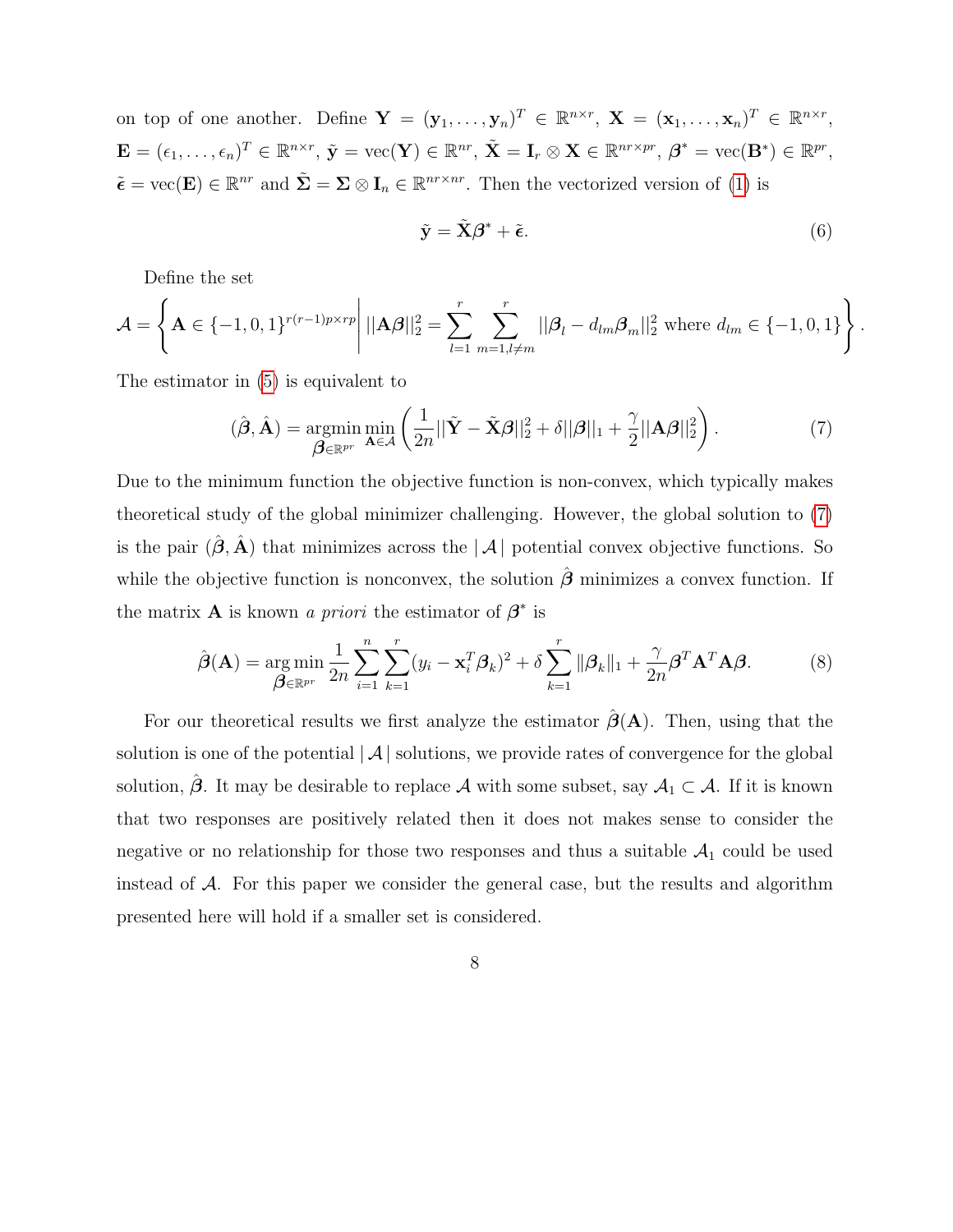### 2.2 Theoretical Results

Mild or standard conditions were used to derive the rates of convergence. Before presenting the conditions, we define some notation that is used in our theorems and conditions. The subspace for the active predictors is defined as  $\mathcal{M} \equiv \{ \mathbf{a} \in \mathbb{R}^{pr} | a_j = 0 \text{ if } \mathcal{B}_j^* = 0 \}$ , with cardinality  $s = |M|$ . The parameter space is separated using projections of vectors into orthogonal complements. Define  $\mathbf{u}_{\mathcal{M}}$  as a projection of a vector **u** into space  $\mathcal{M}, \mathcal{M}^{\perp}$  as the orthogonal complement of M and  $C \equiv {\mathbf{a} \in \mathbb{R}^{pr} | ||\mathbf{a}_{\mathcal{M}^{\perp}}||_1 \leq 3 ||\mathbf{a}_{\mathcal{M}}||_1 }$ .

<span id="page-8-0"></span>**Condition 1.** Define  $\mathbf{x}_j \in \mathbb{R}^p$  to be the jth column vector of **X**. For all  $j \in \{1, \ldots, p\}$  $\frac{||\mathbf{x}_j||_2^2}{n} \leq 1.$ 

**Condition 2.** There exists positive constants  $\kappa_l$  and  $\kappa_u$  such that for all  $\theta \in \mathcal{C}$  that  $\kappa_l \leq$  $\boldsymbol{\theta}^{T}\frac{1}{n}\tilde{\mathbf{X}}^{T}\tilde{\mathbf{X}}\boldsymbol{\theta}\leq\kappa_{u}.$ 

<span id="page-8-1"></span>**Condition 3.** The error vector  $\epsilon_j$  has a mean of zero and sub-Gaussian tails for all j ∈  $\{1, \ldots, r\}$ . That is, for all  $j \in \{1, \ldots, r\}$  there exists a constant  $\sigma_j$  such that for any  $\mathbf{a} \in \mathbb{R}^n$ , with  $||\mathbf{a}||_2 = 1$ ,

$$
P(|\langle \epsilon_j, \mathbf{a} \rangle| > t) \leq 2 \exp\left(-\frac{t^2}{2\sigma_j^2}\right).
$$

In addition, there exists a positive constant  $\sigma$  such that  $\sigma \geq \max_j \sigma_j$ .

<span id="page-8-2"></span>**Condition 4.** There is at least one non-zero entry in  $\beta^*$ .

Conditions [1-](#page-8-0)[3](#page-8-1) are commonly made for penalized estimators, see [Negahban et al.](#page-33-0) [\(2012\)](#page-33-0) and the citations within. The framework in [Negahban et al.](#page-33-0) [\(2012\)](#page-33-0) does not directly apply to [\(7\)](#page-7-0), because they assume the penalty is a norm which is not the case for our penalty, even for A fixed, because of the inclusion of the Ridge penalty. However, under these conditions we can extend the approach of [Negahban et al.](#page-33-0) [\(2012\)](#page-33-0) and prove rates of convergence under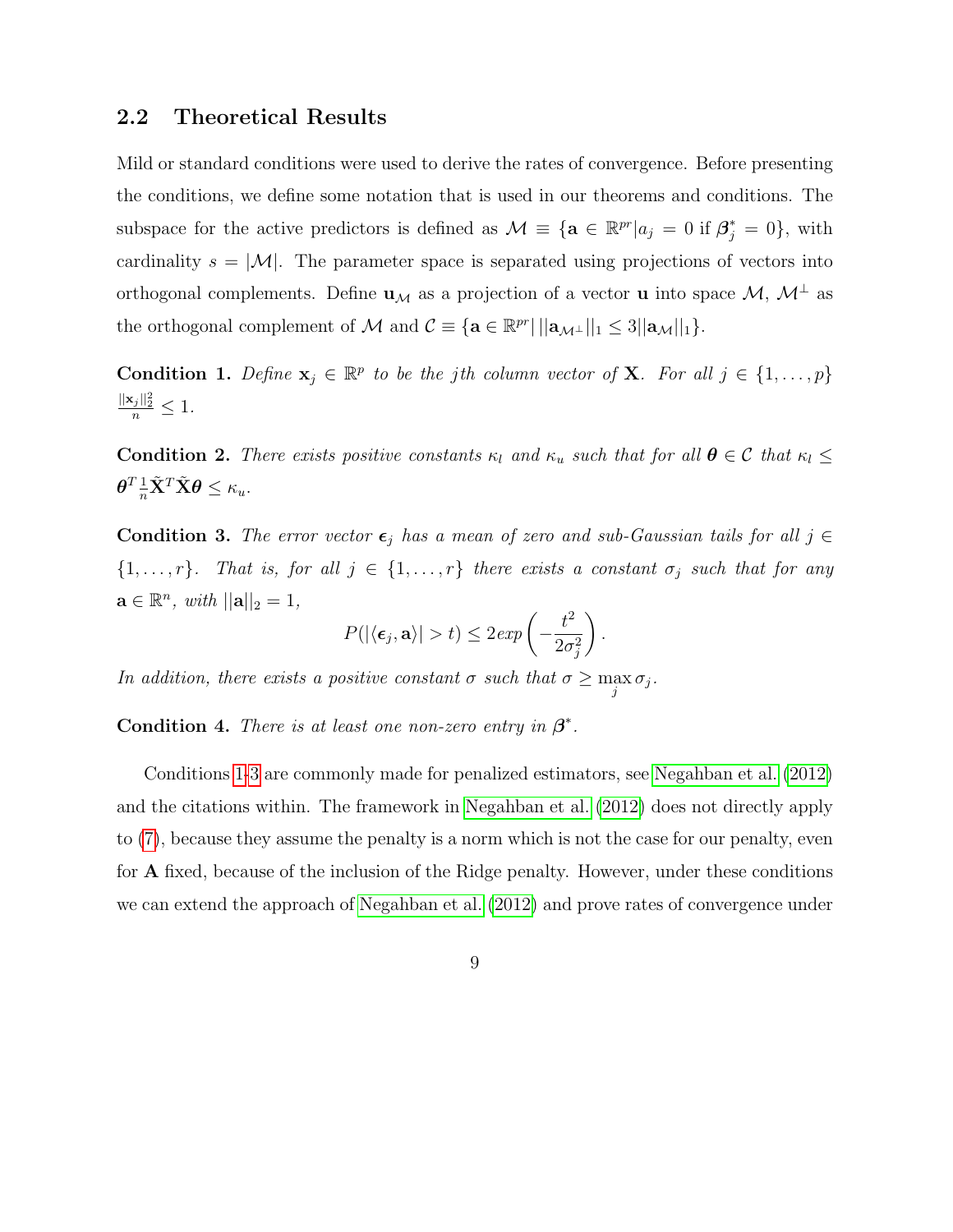milder conditions then some similar methods [\(Price & Sherwood 2018,](#page-34-3) [Li & Li 2010](#page-33-4)b). In our results the upper bound of the tuning parameter  $\gamma$  depends on the inverse of  $||\beta^*||_{\infty}$ , which is well defined under Condition [4.](#page-8-2)

<span id="page-9-0"></span>**Theorem [1](#page-8-0).** Assume Conditions 1[-4](#page-8-2) hold and  $\gamma < \delta/(16r||\boldsymbol{\beta}^*||_{\infty})$  then for any  $A \in \mathcal{A}$ 

$$
P\left[||\hat{\boldsymbol{\beta}}(\mathbf{A}) - \boldsymbol{\beta}^*||_2^2 \le \frac{9\delta^2}{4\kappa_l^2} s\right] \ge 1 - 2\exp\left[\frac{-n\delta^2}{32\sigma^2} + \log(rp)\right].
$$

Proof of Theorem [1,](#page-9-0) and all other theoretical results, are provided in the supplemental material. Theorem [1](#page-9-0) can be used to derive convergence rates for  $\hat{\beta}(A)$  for a set sequence of  $\delta$ .

<span id="page-9-1"></span>**Corollary [1](#page-8-0).** Assume Conditions 1[-3](#page-8-1) hold,  $\gamma < \delta/(16r||\boldsymbol{\beta}^*||_{\infty})$  and  $\delta = \sqrt{\frac{64\sigma^2 \log (rp)}{n}}$  $\frac{\log (rp)}{n}$  then for any  $A \in \mathcal{A}$ 

$$
P\left[||\hat{\boldsymbol{\beta}}(\mathbf{A}) - \boldsymbol{\beta}^*||_2^2 \le 144 \frac{\sigma^2 \log (rp)}{n\kappa_l^2} s\right] \ge 1 - 2\exp[-\log (rp)].
$$

Corollary [1](#page-9-1) provides that for fixed **A** and  $rp \to \infty$  that the estimator  $\hat{\boldsymbol{\beta}}(A)$  achieves the same rate of converge as the lasso estimator [\(Negahban et al. 2012\)](#page-33-0) and elastic net [\(Hebiri](#page-32-5) [& van de Geer 2011\)](#page-32-5). Using Corollary [1](#page-9-1) and noting that  $\hat{\boldsymbol{\beta}}$  is equivalent to a  $\hat{\boldsymbol{\beta}}(\hat{\mathbf{A}})$  we can derive a rate of convergence for  $\hat{\beta}$ , the global minimum of a nonconvex objective function.

**Corollary 2.** Assume Conditions [1-](#page-8-0)[3](#page-8-1) hold,  $\gamma < \delta/(16r||\boldsymbol{\beta}^*||_{\infty})$  and  $\delta = \sqrt{\frac{64\sigma^2 \log (rp)}{n}}$  $\frac{\log (rp)}{n}$  then P  $\left[||\hat{\boldsymbol{\beta}} - \boldsymbol{\beta}^*||_2^2 \leq 144 \frac{\sigma^2 \log (rp)}{pr^2} \right]$  $n\kappa_l^2$ s 1  $\geq 1 - 2exp[-\log (rp) + \log(|\mathcal{A}|)].$ 

#### 2.3 Model Selection Consistency

Let  $\dot{\mathbf{X}}_{(1)} \in \mathbb{R}^{nr \times s}$  be the submatrix of  $\tilde{\mathbf{X}}$  consisting of the active predictors of the regression defined in [\(6\)](#page-7-1), and  $\dot{\mathbf{X}}_{(2)} \in \mathbb{R}^{nr \times pr-s}$  be the submatrix of the remaining predictors. Define

10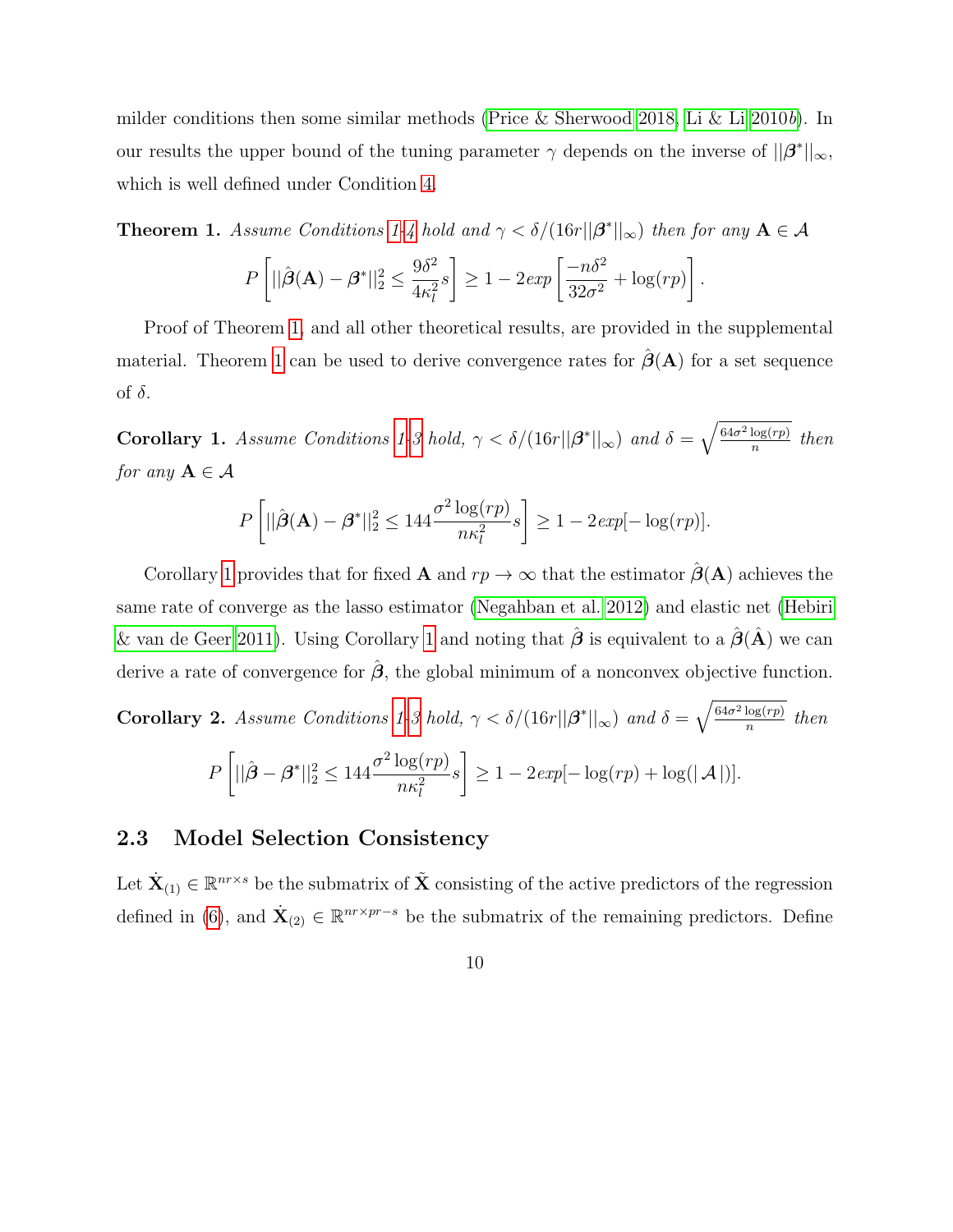$\dot{\mathbf{X}} = (\dot{\mathbf{X}}_{(1)}, \dot{\mathbf{X}}_{(2)})$  and let  $\dot{\boldsymbol{\beta}}^*$  and  $\dot{\boldsymbol{\beta}}(\mathbf{A})$  be the similarly re-arranged versions of  $\boldsymbol{\beta}^*$  and  $\hat{\boldsymbol{\beta}}(\mathbf{A})$ , respectively. In addition, let  $\dot{\boldsymbol{\beta}}_{(1)}^*$  be the first s entries of  $\dot{\boldsymbol{\beta}}^*$ . Note, that we still have

$$
\tilde{y} = \dot{\mathbf{X}}\dot{\boldsymbol{\beta}}^* + \tilde{\boldsymbol{\epsilon}} = \dot{\mathbf{X}}_{(1)}\dot{\boldsymbol{\beta}}_{(1)}^* + \tilde{\boldsymbol{\epsilon}}.
$$

Thus model selection consistency results found for  $\hat{\boldsymbol{\beta}}(\mathbf{A})$ , also hold for  $\hat{\boldsymbol{\beta}}(\mathbf{A})$ .

Define  $\dot{A}$  such that it relates to  $\dot{X}$  the same way  $A$  corresponds to  $X$ . The signed graph Laplacian of  $A \in \mathcal{A}$  is

$$
\mathbf{L} = \dot{\mathbf{A}}^T \dot{\mathbf{A}} = \left(\begin{array}{cc} \mathbf{L}_{11} & \mathbf{L}_{12} \\ \mathbf{L}_{21} & \mathbf{L}_{22} \end{array}\right),
$$

where  $L_{11}$  and  $L_{22}$  are the signed graph Laplacians of the active and inactive sets respectfully. Finally, define  $\mathbf{C}_{11} = \frac{1}{n}\dot{\mathbf{X}}_{(1)}^T \dot{\mathbf{X}}_{(1)}$ ,  $\mathbf{C}_{22} = \frac{1}{n}\dot{\mathbf{X}}_{(2)}^T \dot{\mathbf{X}}_{(2)}$ , and  $\mathbf{C}_{21} = \mathbf{C}_{12}^T = \frac{1}{n}\dot{\mathbf{X}}_{(2)}^T \dot{\mathbf{X}}_{(1)}$ .

[Zhao & Yu](#page-35-4) [\(2006\)](#page-35-4) first presented conditions for model selection consistency for lasso. While, [Li & Li](#page-33-4)  $(2010b)$  $(2010b)$  present model selection results for a lasso-type estimator that includes a penalty for a graph structure in the predictors. The estimator in that paper is similar to the one in this paper, but with A fixed and a univariate response. The following conditions are generalizations of conditions presented in those papers. For vectors  $\mathbf{a}, \mathbf{b} \in \mathbb{R}^d$ , let sign( $\mathbf{a}$ ) be a vector of the signs of the entries of  $\mathbf{a}$ ,  $|\mathbf{a}|$  be the vector formed by taking the absolute values of each entry of  $\bf{a}$ , min $\bf{(a)}$  is the smallest entry of  $\bf{a}$  and  $\bf{a} < \bf{b}$ is true if and only if  $a_i < b_i$  for all  $i \in \{1, \ldots, d\}$ .

<span id="page-10-1"></span>Condition 5. Assume  $\epsilon_i \sim N_r(\mathbf{0}_r, \sigma^2 \mathbf{D}_0)$ , are i.i.d and  $\mathbf{D}_0 \in \mathbb{R}^{r \times r}$  is a diagonal matrix where diagonal values are on the support  $(0, 1]$  and thus the maximum variance of the errors is  $\sigma^2$ .

<span id="page-10-2"></span>**Condition 6.** The minimum eigenvalue of  $C_{11}$ ,  $k_1$ , is positive for all n.

<span id="page-10-0"></span>**Condition 7.** There exists a fixed  $\eta$ , that does not change with  $n$ , such that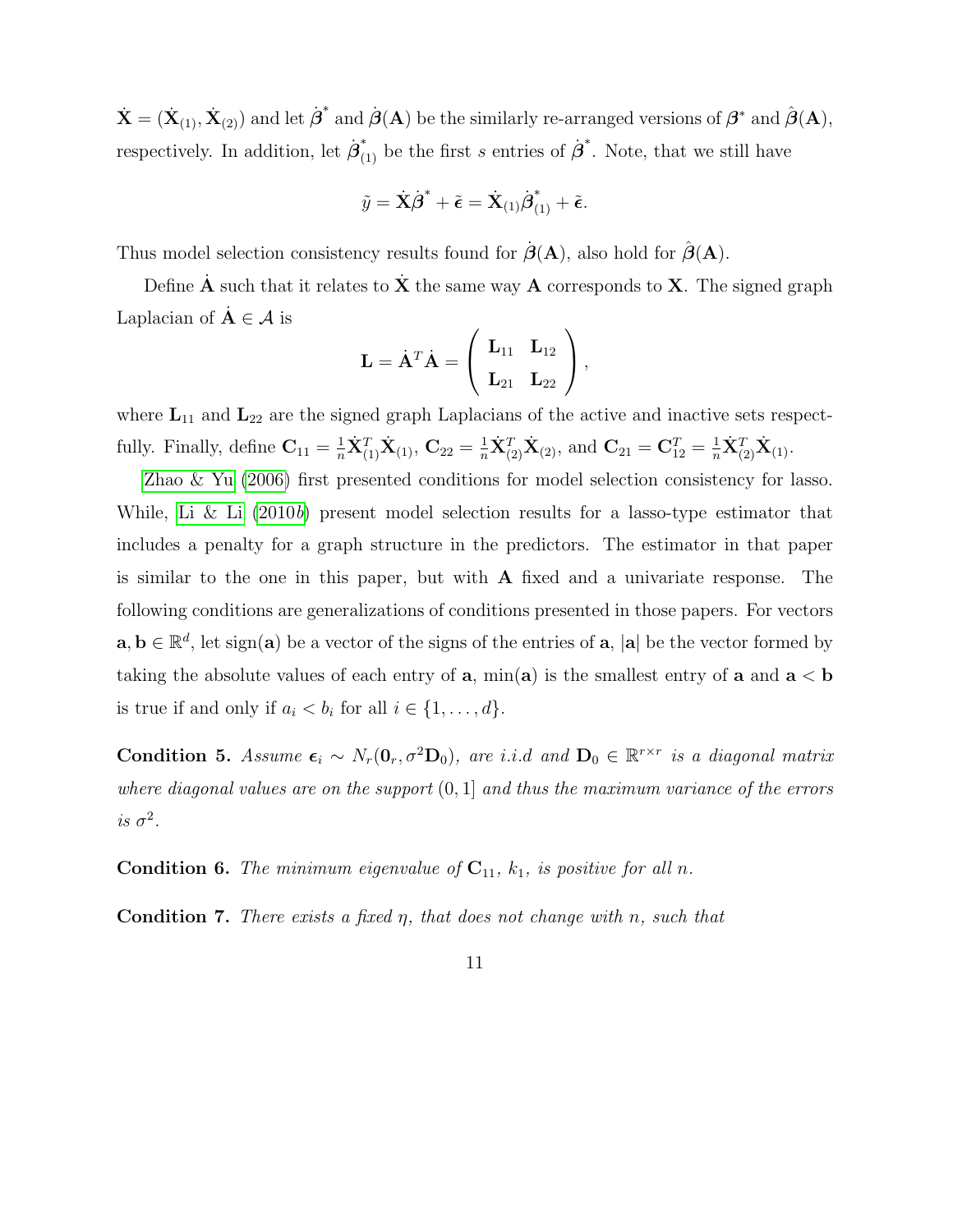$$
\left| \left( \mathbf{C}_{21} + \frac{\gamma}{n} \mathbf{L}_{21} \right) \left( \mathbf{C}_{11} + \frac{\gamma}{n} \mathbf{L}_{11} \right)^{-1} \left\{ \mathrm{sign}[\dot{\boldsymbol{\beta}}_{(1)}^*] + \frac{\gamma}{\delta} \mathbf{L}_{11} \dot{\boldsymbol{\beta}}_{(1)}^* \right\} - \frac{\gamma}{\delta} \mathbf{L}_{21} \dot{\boldsymbol{\beta}}_{(1)}^* \right| \leq \vec{1} - \eta.
$$

Condition [7](#page-10-0) is multivariate response version of the graph constrained irrepresentable condition from [Li & Li](#page-33-4)  $(2010b)$  $(2010b)$ , which is an extension of the original irrepresentable con-dition in [Zhao & Yu](#page-35-4) [\(2006\)](#page-35-4). Using these conditions, Lemma 1 from [Li & Li](#page-33-5) [\(2010](#page-33-5)a) and additional conditions on the tuning parameters, we can prove the estimator is model selection consistent.

**Theorem 2.** Assume condition [1,](#page-8-0) [5,](#page-10-1) [6,](#page-10-2) and [7](#page-10-0) hold. Define  $\rho = min\left[ |(\mathbf{C}_{11} + \gamma/n\mathbf{L}_{11})^{-1}(\mathbf{C}_{11}\boldsymbol{\beta}_{(1)})| \right]$ . If

$$
\frac{\delta^2}{\log (rp - s)(n + \gamma^2 r/k_1)} \to \infty,
$$

and

$$
\frac{1}{\rho} \left\{ \sqrt{\frac{\log(s)}{nk_1}} + \delta \left\| (\mathbf{C}_{11} + \gamma/n\mathbf{L}_{11})^{-1} \operatorname{sign}[\dot{\boldsymbol{\beta}}^*_{(1)}] \right\|_{\infty} \right\} \to 0,
$$

then for any  $A$ ,

$$
\lim_{n\to\infty} P\left\{\text{sign}[\hat{\boldsymbol{\beta}}(\mathbf{A})] = \text{sign}(\hat{\boldsymbol{\beta}}^*)\right\} = 1.
$$

Thus the estimator is is strongly sign consistent and therefore model selection consistency holds, see [Zhao & Yu](#page-35-4) [\(2006\)](#page-35-4) for a more detailed discussion of this relationship.

### 2.4 Post Selection Inference

This subsection provides details how to construct confidence intervals for non-zero coefficients of  $\hat{\boldsymbol{\beta}}(\hat{\mathbf{A}})$  using the framework provided in [Lee et al.](#page-32-6) [\(2016\)](#page-32-6) for lasso estimators. Interpretation of models depends on the variables in the model and we restrict our analysis to inference conditional on the selected model. A consequence of this is  $\beta^*$  will change

12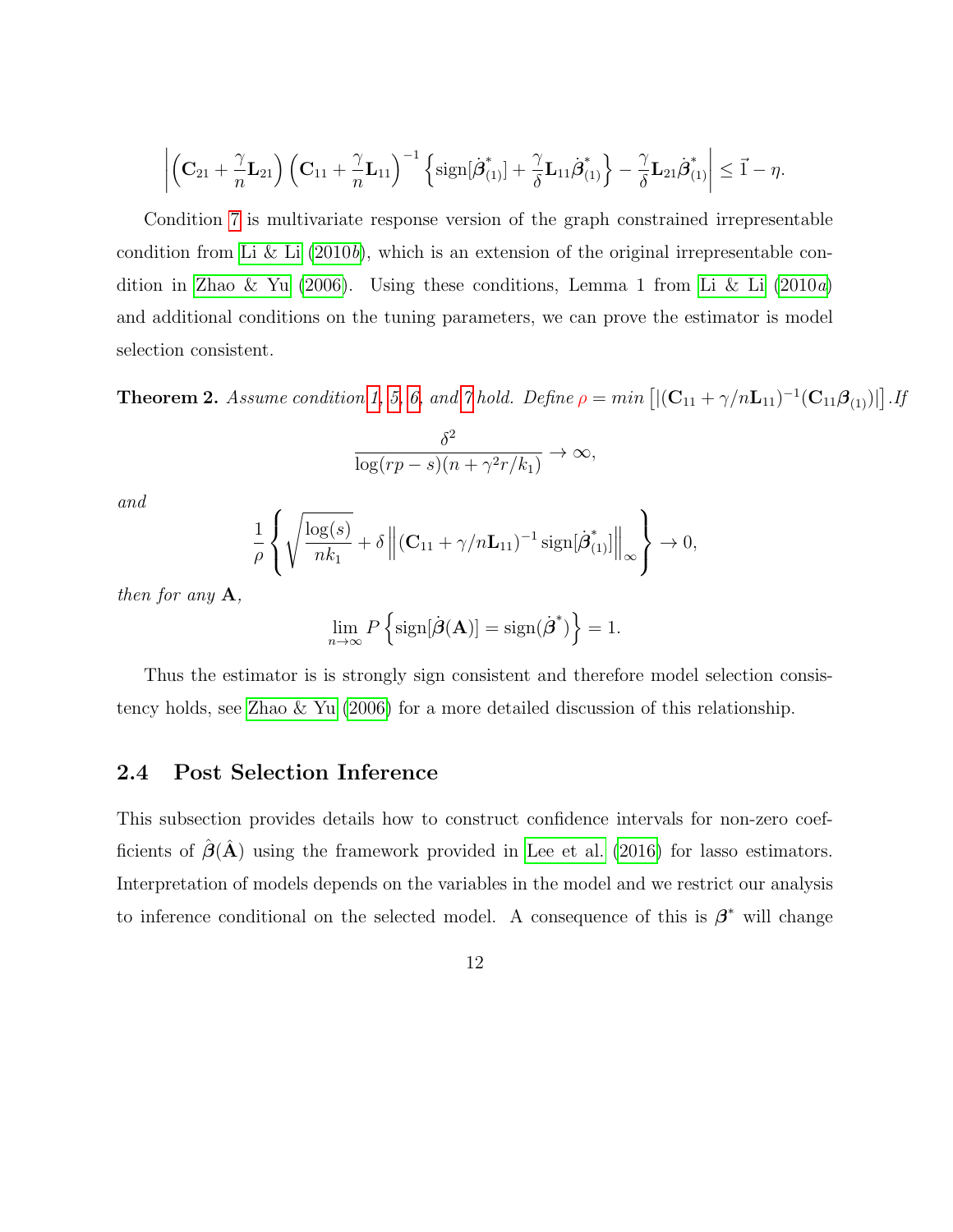depending on the model. Let  $Q \subseteq \{1, ..., pr\}$  be a subset of selected predictor-response combinations. For simplicity of notation we assume that each response has at least one predictor selected. Define  $\tilde{\mathbf{X}}_Q \in \mathbb{R}^{nr \times |Q|}$  to be the matrix made from the columns of  $\tilde{\mathbf{X}}$  that belong to Q. Define  $\boldsymbol{\mu} = E(\tilde{\mathbf{y}}) \in \mathbb{R}^{nr}$ ,  $\tilde{\mathbf{X}}_Q^+ = \left(\tilde{\mathbf{X}}_Q^T \tilde{\mathbf{X}}_Q\right)^{-1} \tilde{\mathbf{X}}_Q^T \in \mathbb{R}^{|Q| \times nr}$  and

$$
\boldsymbol{\beta}_{Q}^{*} = \underset{\boldsymbol{\beta} \in \mathbb{R}^{|Q|}}{\arg \min E} \left| \left| \tilde{\mathbf{y}} - \tilde{\mathbf{X}}_{Q} \boldsymbol{\beta} \right| \right|_{2}^{2} = \tilde{\mathbf{X}}_{Q}^{+} \boldsymbol{\mu}.
$$
\n(9)

Where  $\beta_Q^* = (\beta_{Q,1}^*, \ldots, \beta_{Q,|Q|}^*)^T \in \mathbb{R}^{|Q|}$ , is the true vector of the coefficients conditional on using only the covariates in Q. For purposes of post selection inference, we assume that  $\tilde{\mathbf{y}}$ follows a normal distribution of  $\tilde{\mathbf{y}} \sim N(\boldsymbol{\mu}, \boldsymbol{\Sigma}_{\boldsymbol{\epsilon}} \otimes \mathbf{I}_n)$ .

Define the vector  $\hat{\mathbf{s}} = (\hat{s}_1, \dots, \hat{s}_{pr})^T \in \mathbb{R}^{pr}$ , where  $\hat{s}_j = \text{sign}(\hat{\beta}_j)$  if  $\hat{\beta}_j \neq 0$  and  $\hat{s}_j \in [-1, 1]$ if  $\hat{\beta}_j = 0$ . As defined in [Tibshirani](#page-34-6) [\(2013\)](#page-34-6) for the lasso estimator, for technical convenience we consider the equicorrelation set

$$
\hat{Q} \equiv \{ j \in \{ 1, \dots, pr \} \mid |\hat{s}_j| = 1 \}.
$$
\n(10)

The index of nonzero coefficients of  $\hat{\boldsymbol{\beta}}$  is a subset of  $\hat{Q}$  and typically these sets are the same.

Let  $\hat{Q}$  represent the selected model and let  $\hat{A} \in \mathbb{R}^{pr(r-1)/2 \times pr}$  be the graph selected from [\(7\)](#page-7-0). Consider a specific index  $j \in Q$ , the goal of this work is to define an interval  $C_q^{\mathbf{A},Q}$  for a given level  $\alpha$ , such that

$$
P(\beta_{Q,j}^* \in C_j^{\mathbf{A},Q} | \hat{Q} = Q, \hat{\mathbf{A}} = \mathbf{A}) \ge 1 - \alpha.
$$
 (11)

See [Lee et al.](#page-32-6) [\(2016\)](#page-32-6) for a justification of coverage of post-selection intervals being conditional on the selected model and a review of other approaches to post-selection inference. To derive this interval we consider an arbitrary vector of  $\eta_Q \in \mathbb{R}^{nr}$  examine the conditional distribution of

$$
\eta_Q^T \tilde{\mathbf{y}} | (\hat{Q} = Q, \hat{\mathbf{A}} = \mathbf{A}). \tag{12}
$$

13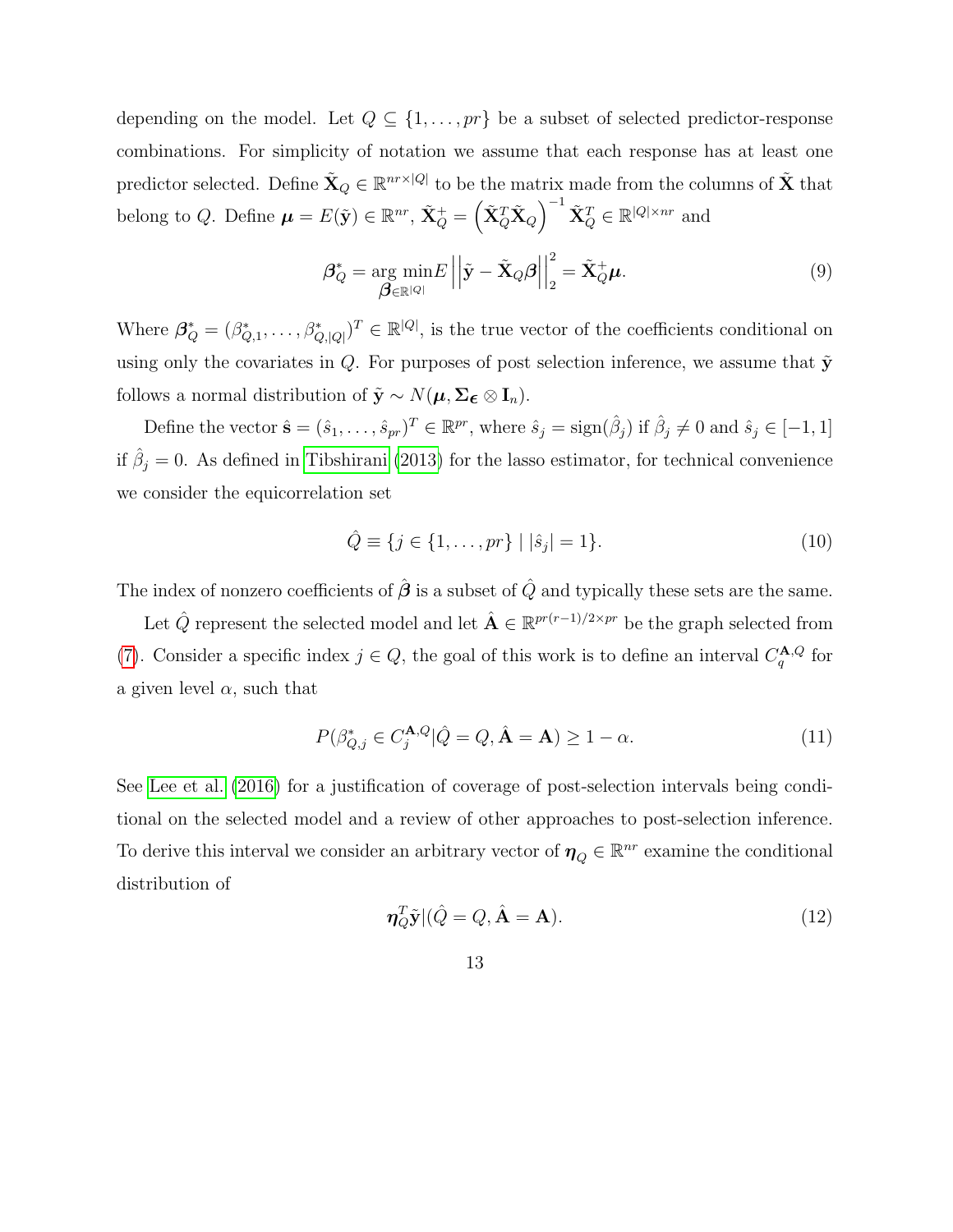Note that this definition does include all covariates that have non-zero coefficients, but could potentially include a non-zero coefficient as  $\hat{s}_i \in [-1, 1]$ . For  $\hat{\boldsymbol{\beta}}$  and  $\hat{s}$  to solve [\(8\)](#page-7-2), conditional on  $\mathbf{\hat{A}} = \mathbf{A}$ , the following sufficient and necessary KKT conditions must be satisfied,

$$
\left(\frac{1}{n}\tilde{\mathbf{X}}^T\tilde{\mathbf{X}} + \gamma \mathbf{A}^T\mathbf{A}\right)\hat{\boldsymbol{\beta}}(\mathbf{A}) - \frac{1}{n}\tilde{\mathbf{X}}^T\tilde{\mathbf{y}} + \delta\hat{s} = \mathbf{0}_{pr},\tag{13}
$$

$$
\hat{s}_j = \text{sign}(\hat{\beta}_j) \text{ if } \hat{\beta}_j \neq 0,
$$
\n(14)

and

$$
\hat{s}_j \in [-1, 1] \text{ if } \hat{\beta}_j = 0. \tag{15}
$$

.

For a given  $\mathbf{A}$ ,  $\hat{\boldsymbol{\beta}}(\mathbf{A})$  is a unique minimizer of [\(8\)](#page-7-2) and confidence intervals are constructed using these KKT conditions.

For the following results we need the OLS solution to be well defined and thus need  $\tilde{\mathbf{X}}_Q^T \tilde{\mathbf{X}}_Q$  to be positive definite.

### <span id="page-13-0"></span>**Condition 8.** The matrix  $\tilde{\mathbf{X}}_Q^T \tilde{\mathbf{X}}_Q$  is positive definite.

Define  $\mathbf{e}_j$  as the vector with zeros everywhere, but with a one in the *j*th position. The following theorem presents how to construct confidence intervals conditional on  $\hat{Q}$  and  $\hat{A}$ .

<span id="page-13-1"></span>**Theorem 3.** Let  $F_{\mu,\sigma^2}^{[a,b]}(x)$  be the CDF of a random normal variable with mean  $\mu$ , variance  $\sigma^2$ , truncated to the interval [a, b]. Let  $\bm{\eta} = \tilde{\mathbf{X}}(\tilde{\mathbf{X}}^T\tilde{\mathbf{X}})^{-1}\mathbf{e}_j$  and define L and U such that

$$
F_{L,\boldsymbol{\eta}^T \boldsymbol{\tilde{\Sigma}} \boldsymbol{\eta}}^{[V_{\mathbf{s}_Q,\mathbf{A}}^-,V_{\mathbf{s}_Q,\mathbf{A}}^+]}(\boldsymbol{\eta}^T \tilde{\mathbf{y}}) = 1 - \frac{\alpha}{2} \text{ and } F_{U,\boldsymbol{\eta}^T \boldsymbol{\tilde{\Sigma}} \boldsymbol{\eta}}^{[V_{\mathbf{s}_Q,\mathbf{A}}^-,V_{\mathbf{s}_Q,\mathbf{A}}^+]}(\boldsymbol{\eta}^T \tilde{\mathbf{y}}) = \frac{\alpha}{2}
$$

Where  $V_{\mathbf{s}_Q,\mathbf{A}}^-$  and  $V_{\mathbf{s}_Q,\mathbf{A}}^+$  are constants that depend on  $\mathbf{s}_Q \in \mathbb{R}^{|Q|}$ ,  $\mathbf{A}, Q, \Sigma, \tilde{\Sigma}, \tilde{\mathbf{X}}_Q$  and y. If Condition [8](#page-13-0) holds then

$$
P\left(\beta_{Q,j}^* \in [L,U] | \hat{Q} = Q, \hat{\mathbf{s}}_{\hat{Q}} = \mathbf{s}_Q, \hat{\mathbf{A}} = \mathbf{A}\right) = 1 - \alpha.
$$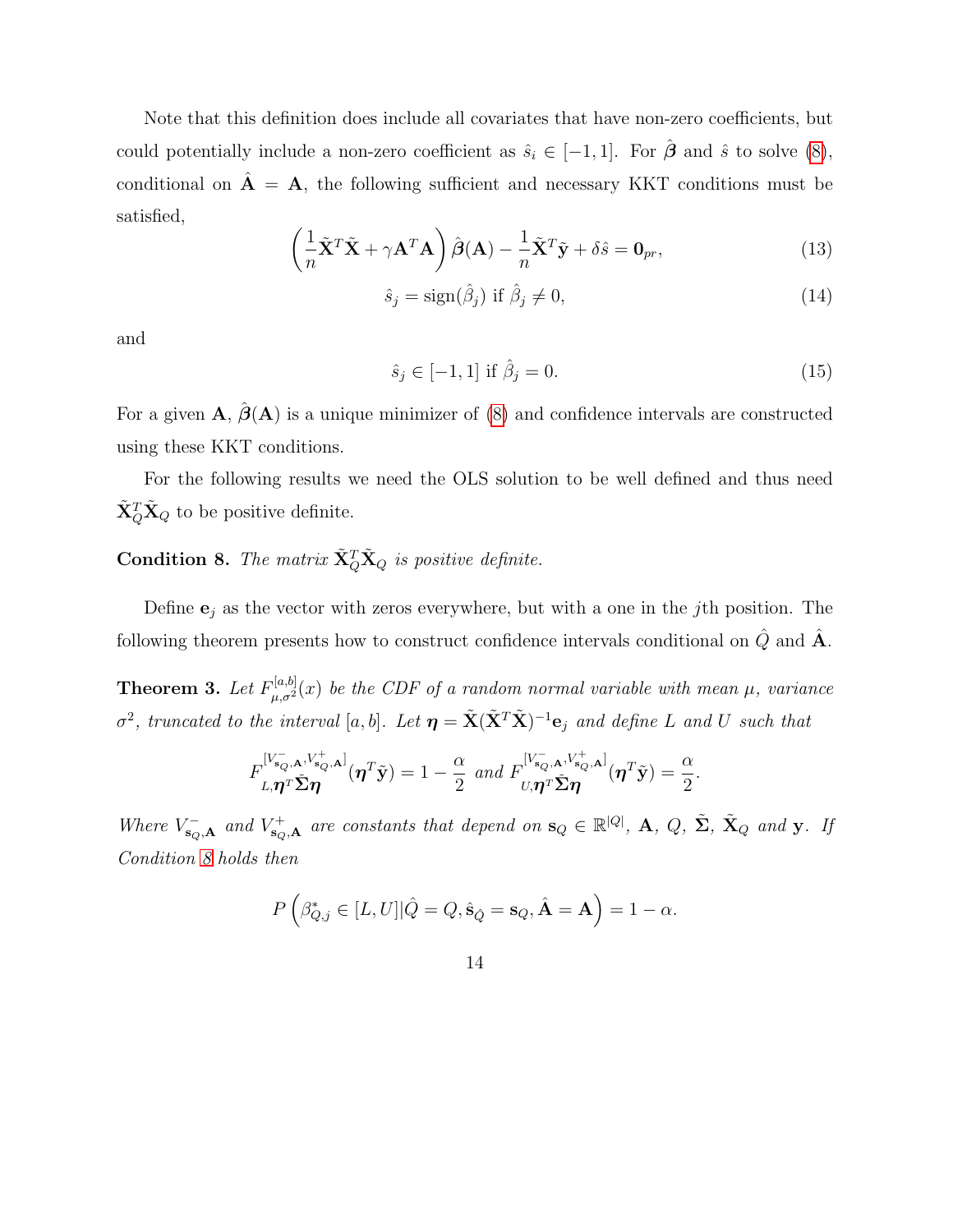Theorem [3](#page-13-1) provides a way to construct confidence intervals for a least squares model that accounts for the fact that variable selection was first done by satisfying the KKT conditions of the estimator  $\hat{\boldsymbol{\beta}}(\hat{\mathbf{A}})$ . The result uses the framework proposed in [Lee et al.](#page-32-6) [\(2016\)](#page-32-6), which provides a more detailed discussion of the issue of post-selection inference and the intuition behind the interval construction. Theorem [3](#page-13-1) assumes that  $\Sigma$  is known, but usually in practice it will need to be estimated. If  $p < n$ , then the covariance matrix of the residuals from a saturated multivariate regression model could be used. An alternative approach would be to make some simplifying assumption to make it easier to estimate  $\Sigma$ , for instance assume it is diagonal.

### <span id="page-14-1"></span>2.5 Algorithm

To obtain the estimates for the estimator defined in [\(5\)](#page-6-1) we propose using the formulation of the estimator that is similar to the optimization defined in [\(3\)](#page-3-0). Define the following sets

$$
P_l = \{m : ||\boldsymbol{\beta}_l - \boldsymbol{\beta}_m||_2^2 \le ||\boldsymbol{\beta}_l + \boldsymbol{\beta}_m||_2^2, ||\boldsymbol{\beta}_l - \boldsymbol{\beta}_m||_2^2 < ||\boldsymbol{\beta}_l||_2^2, m \in \{1, ..., r\} \setminus \{l\}\}
$$
  

$$
N_l = \{m : ||\boldsymbol{\beta}_l + \boldsymbol{\beta}_m||_2^2 < ||\boldsymbol{\beta}_l - \boldsymbol{\beta}_m||_2^2, ||\boldsymbol{\beta}_l + \boldsymbol{\beta}_m||_2^2 < ||\boldsymbol{\beta}_l||_2^2, m \in \{1, ..., r\} \setminus \{l\}\}
$$
  

$$
Z_l = \{m : ||\boldsymbol{\beta}_l||_2^2 \le ||\boldsymbol{\beta}_l - \boldsymbol{\beta}_m||_2^2, ||\boldsymbol{\beta}_l||_2^2 \le ||\boldsymbol{\beta}_l + \boldsymbol{\beta}_m||_2^2, m \in \{1, ..., r\} \setminus \{l\}\}
$$

such that  $P_l \cup N_l \cup Z_l = \{1, ..., r\} \setminus \{l\}, P_l \cap N_l = \emptyset, P_l \cap Z_l = \emptyset, \text{ and } Z_l \cap N_l = \emptyset$  $\forall l \in \{1, \ldots, r\}$ . Solving [\(5\)](#page-6-1) is equivalent to solving

<span id="page-14-0"></span>
$$
\arg\min_{\mathbf{B}\in\mathbb{R}^{p\times r}, P_1, N_1, Z_1, \dots, P_r, N_r, Z_r} \frac{1}{2n} \sum_{k=1}^r \sum_{i=1}^n (\mathbf{y}_i - \mathbf{x}_i^T \boldsymbol{\beta}_k)^T (\mathbf{y}_i - \mathbf{x}_i^T \boldsymbol{\beta}_k) + \delta \sum_{k=1}^r \|\boldsymbol{\beta}_j\|_1 + \frac{\gamma}{2} \sum_{k=1}^r \left( \sum_{l \in P_k} \|\boldsymbol{\beta}_l - \boldsymbol{\beta}_k\|_2^2 + \sum_{m \in N_k} \|\boldsymbol{\beta}_m + \boldsymbol{\beta}_k\|_2^2 + \sum_{s \in Z_k} \|\boldsymbol{\beta}_k\|_2^2 \right).
$$
(16)

By using this formulation we are able to propose an iterative algorithm that iterates between estimating the sets  $P_l, N_l$ , and  $Z_l$ , for each  $l \in \{1, \ldots, r\}$ , with the regression coefficients

15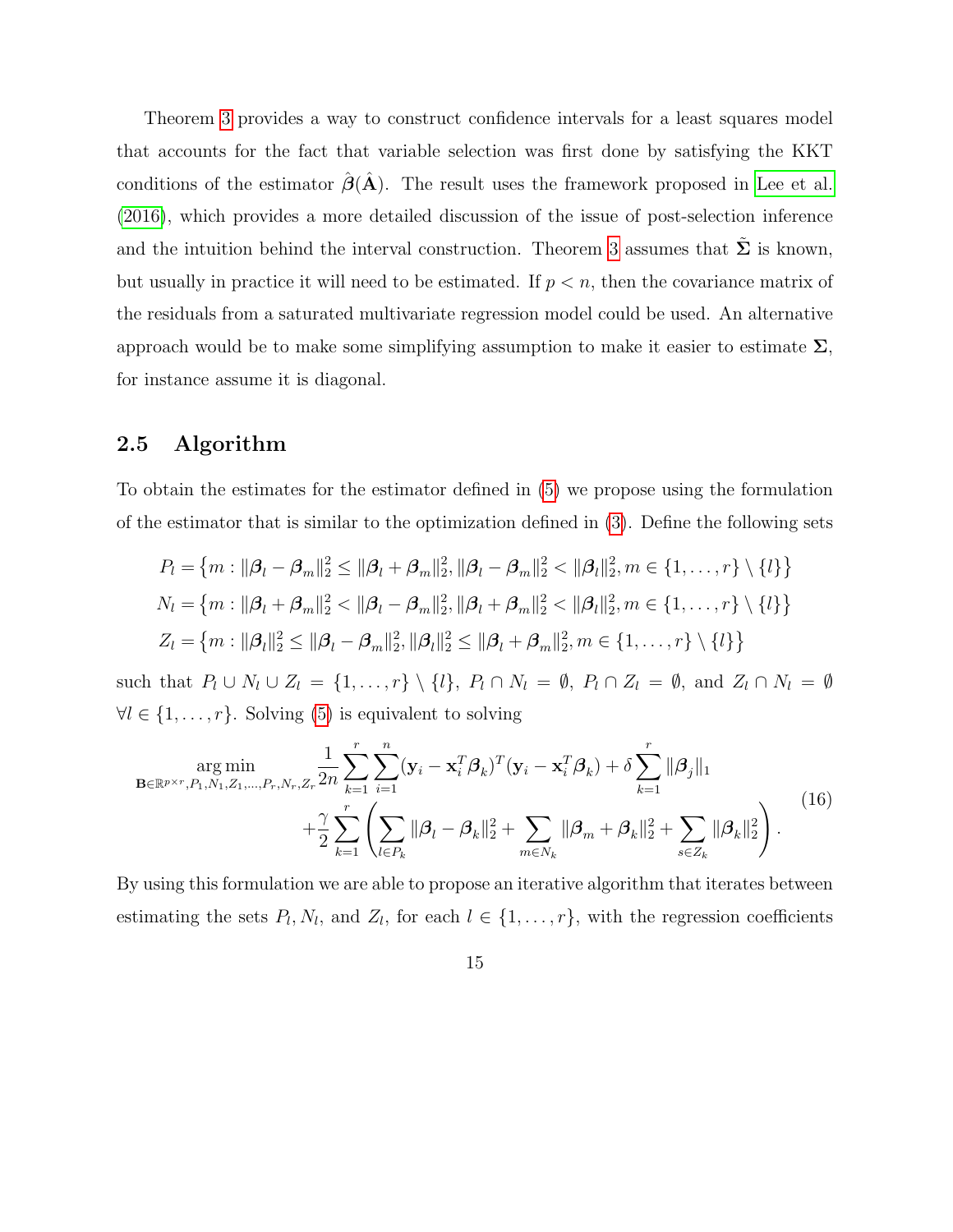fixed, and estimating the regression coefficients with the sets fixed. To initialize the algorithm estimates of **B** or  $P_l$ ,  $N_l$ , and  $Z_l$ ,  $l = 1, \ldots, r$  are needed. We define initial values for the coefficients of the cth response are set by

<span id="page-15-0"></span>
$$
\hat{\boldsymbol{\beta}}_c^{(0)} = \underset{\boldsymbol{\beta}_c \in \mathbb{R}^p}{\arg \min} \frac{1}{2n} \sum_{i=1}^n (y_{ic} - \mathbf{x}_i^T \boldsymbol{\beta}_c)^2 + \delta ||\boldsymbol{\beta}_c||_1 + \gamma ||\boldsymbol{\beta}_c||_2^2, \tag{17}
$$

and define  $\hat{\mathbf{B}}^{(w)} = \left(\hat{\boldsymbol{\beta}}_1^{(w)}\right)$  $\overset{(w)}{1},\ldots,\hat{\bm{\beta}}_r^{(w)}$  $\binom{w}{r}$  to be the wth iterative estimate of **B**<sup>\*</sup>. Note we will also use  $\hat{\boldsymbol{\beta}}^{(w)}$  to represent the vectorized version of  $\hat{\mathbf{B}}^{(w)}$ , consistent with previous notation. Given a fixed  $(\delta, \gamma)$  we propose the following algorithm as a solution to [\(16\)](#page-14-0).

- 1. Initialize  $\hat{\boldsymbol{\beta}}_1^{(0)}$  $\overset{(0)}{1},\ldots,\hat{\bm{\beta}}_r^{(0)}$  $r^{(0)}$  as defined in [\(17\)](#page-15-0).
- 2. For the wth iteration, where  $w > 0$ , repeat the following steps until the estimated sets  $P_l$ ,  $N_l$  and  $Z_l$  do not change from iterate  $w-1$  to iterate w for all  $l \in \{1, \ldots, r\}$ .
	- (a) Holding  $\hat{\mathbf{B}}^{(w-1)}$  fixed obtain estimates for  $\hat{P}_k^{(w)}$  $\hat{N}^{(w)}_k, \hat{N}^{(w)}_k$  $\hat{Z}_{k}^{(w)}, \hat{Z}_{k}^{(w)}$  $\mathbf{k}^{(w)}$  for all  $k \in \{1, \ldots, r\}$ by solving the optimization

<span id="page-15-1"></span>
$$
\underset{P_k, N_k, Z_k \forall k \in \{1, \dots, r\}}{\text{minimize}} \sum_{k=1}^r \left( \sum_{l \in P_k} \|\hat{\beta}_l^{(w-1)} - \hat{\beta}_k^{(w-1)}\|_2^2 + \sum_{m \in N_k} \|\hat{\beta}_m^{(w-1)} + \hat{\beta}_k^{(w-1)}\|_2^2 + \sum_{s \in Z_k} \|\hat{\beta}_k^{(w-1)}\|_2^2 \right). \tag{18}
$$

(b) Holding  $\hat{P}_k^{(w)}$  $\hat{N}^{(w)}_k, \hat{N}^{(w)}_k$  $\hat{Z}_{k}^{(w)}, \hat{Z}_{k}^{(w)}$  $f_k^{(w)}$  for all  $k \in \{1, ..., r\}$  fixed obtain the estimate  $\hat{\mathbf{B}}^{(w)}$  by solving the optimization

<span id="page-15-2"></span>
$$
\arg\min_{\mathbf{B}\in\mathbb{R}^{p\times r}}\frac{1}{2n}\sum_{k=1}^{r}\sum_{i=1}^{n}(\mathbf{y}_{i}-\mathbf{x}_{i}^{T}\boldsymbol{\beta}_{k})^{T}(\mathbf{y}_{i}-\mathbf{x}_{i}^{T}\boldsymbol{\beta}_{k})+\delta\sum_{k=1}^{r}\|\boldsymbol{\beta}_{j}\|_{1} + \frac{\gamma}{2}\sum_{k=1}^{r}\left(\sum_{l\in\hat{P}_{k}^{(w)}}\|\boldsymbol{\beta}_{l}-\boldsymbol{\beta}_{k}\|_{2}^{2}+\sum_{m\in\hat{N}_{k}^{(w)}}\|\boldsymbol{\beta}_{m}+\boldsymbol{\beta}_{k}\|_{2}^{2}+\sum_{s\in\hat{Z}_{k}^{(w)}}\|\boldsymbol{\beta}_{k}\|_{2}^{2}\right).
$$
\n(19)

16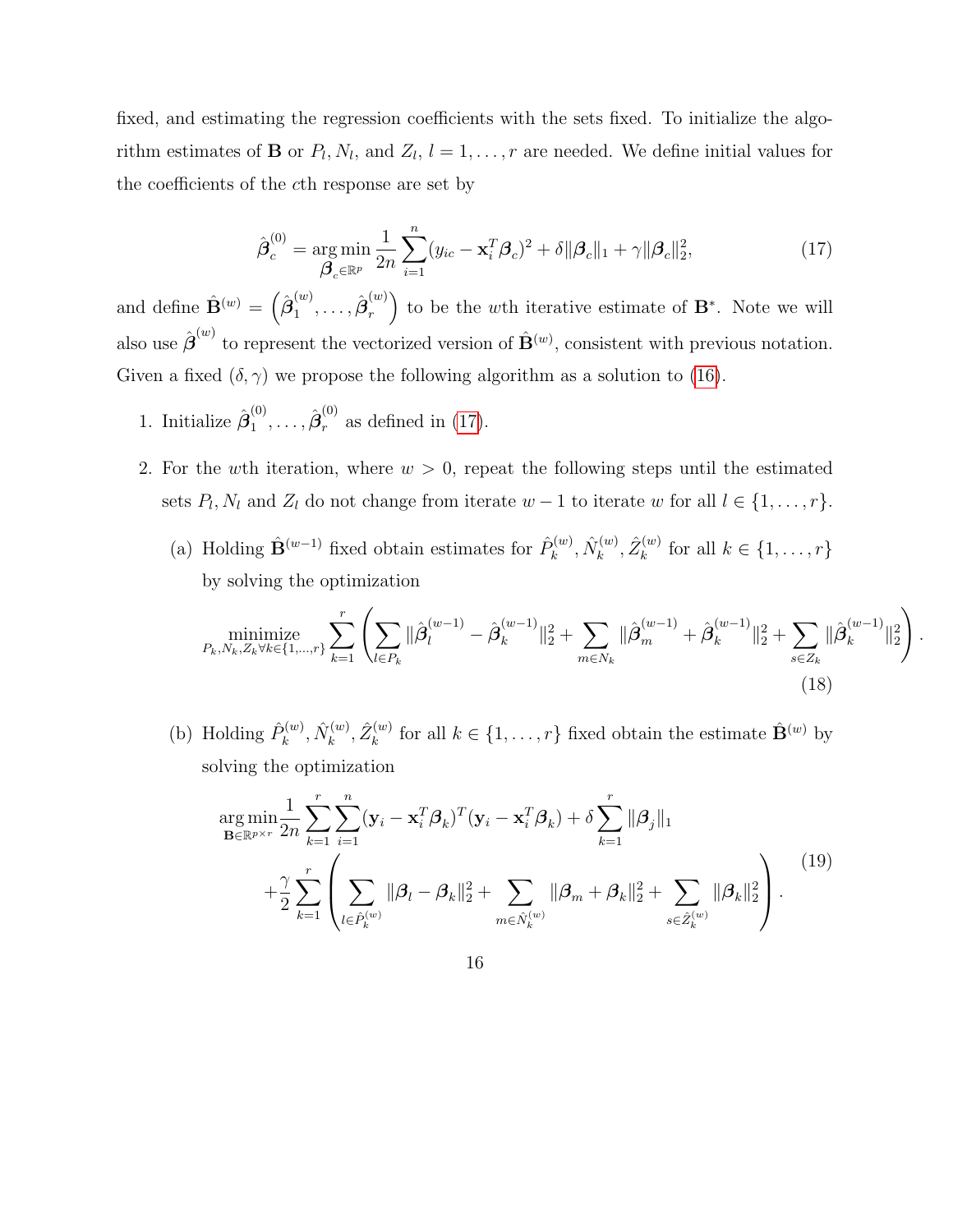The update steps, shown in [\(18\)](#page-15-1) and [\(19\)](#page-15-2) respectively, break the non-convex problem into two problems that can be solved directly with well studied solutions. The optimization in [\(18\)](#page-15-1) can actually be solved directly in a single pass, where the set assignments to the  $w + 1$  iteration for  $l = 1, \ldots, r$  are defined as

$$
\hat{P}_{l}^{(w+1)} = \left\{ m : \|\hat{\beta}_{l}^{(w)} - \hat{\beta}_{m}^{(w)}\|_{2}^{2} \leq \|\hat{\beta}_{l}^{(w)} + \hat{\beta}_{m}^{(w)}\|_{2}^{2}, \|\hat{\beta}_{l}^{(w)} - \hat{\beta}_{m}^{(w)}\|_{2}^{2} < \|\hat{\beta}_{l}^{(w)}\|_{2}^{2}, m \in \{1, ..., r\} \setminus \{l\} \right\},\
$$
  

$$
\hat{N}_{l}^{(w+1)} = \left\{ m : \|\hat{\beta}_{l}^{(w)} + \hat{\beta}_{m}^{(w)}\|_{2}^{2} < \|\hat{\beta}_{l}^{(w)} - \hat{\beta}_{m}^{(w)}\|_{2}^{2}, \|\hat{\beta}_{l}^{(w)} + \hat{\beta}_{m}^{(w)}\|_{2}^{2} < \|\hat{\beta}_{l}^{(w)}\|_{2}^{2}, m \in \{1, ..., r\} \setminus \{l\} \right\},\
$$
  

$$
\hat{Z}_{l}^{(w+1)} = \left\{ m : \|\hat{\beta}_{l}^{(w)}\|_{2}^{2} \leq \|\hat{\beta}_{l}^{(w)} - \hat{\beta}_{m}^{(w)}\|_{2}^{2}, \|\hat{\beta}_{l}^{(w)}\|_{2}^{2} \leq \|\hat{\beta}_{l}^{(w)} + \hat{\beta}_{m}^{(w)}\|_{2}^{2}, m \in \{1, ..., r\} \setminus \{l\} \right\}.
$$

Note that this update requires calculating  $r^2$  terms and performing  $r(r-1)$  comparisons, but the sets are deterministic and no iterates are needed.

The optimization in [\(19\)](#page-15-2) can be solved using a gradient descent algorithm where each  $\beta_{mk}$  is solved for iteratively with all other regression coefficients held fixed. Let  $S(x, a)$  $sign(x)(|x| - a)$  be the soft-thresholding operator. To solve [\(19\)](#page-15-2) we use a coordinate descent algorithm where the update for the mth predictor for the kth response,  $\beta_{mk}$ , is

$$
\bar{\beta}_{mk} = \frac{S\left(n^{-1}\left\{\sum_{i=1}^{n} x_{im}y_{ik} - \sum_{j=1, j\neq m}^{p}\left(\sum_{i=1}^{n} x_{im}x_{ij}\right)\bar{\beta}_{jk} + \gamma H_{mk}\right\}, \delta/2\right)}{n^{-1}\left(\sum_{i=1}^{n} x_{im}^{2} + \gamma \left\{(r-1) + \sum_{g=1}^{r} I\left[k \in \hat{P}_g^{(w)}\right] + \sum_{v=1}^{r} I\left[k \in \hat{N}_v^{(w)}\right]\right\}\right)},
$$

where

$$
H_{mk} = \sum_{l \in \hat{P}_k^{(w)}} \bar{\beta}_{ml} - \sum_{h \in \hat{N}_k^{(w)}} \bar{\beta}_{mh} + \sum_{g=1}^r \bar{\beta}_{mg} I\left[k \in \hat{P}_g^{(w)}\right] - \sum_{v=1}^r \bar{\beta}_{mv} I\left[k \in \hat{N}_v^{(w)}\right],
$$

and  $\bar{\beta}_{j\nu}$  are the current iterates of the coordinate descent algorithm. The algorithm iterates through all  $m \in \{1, ..., p\}$  and  $k \in \{1, ..., p\}$  in a similar fashion to other coordinate descent algorithms and converges with the change in the estimates across iterations is small. We propose selecting  $\delta$  and  $\gamma$  using k-fold cross validation minimizing the validation

17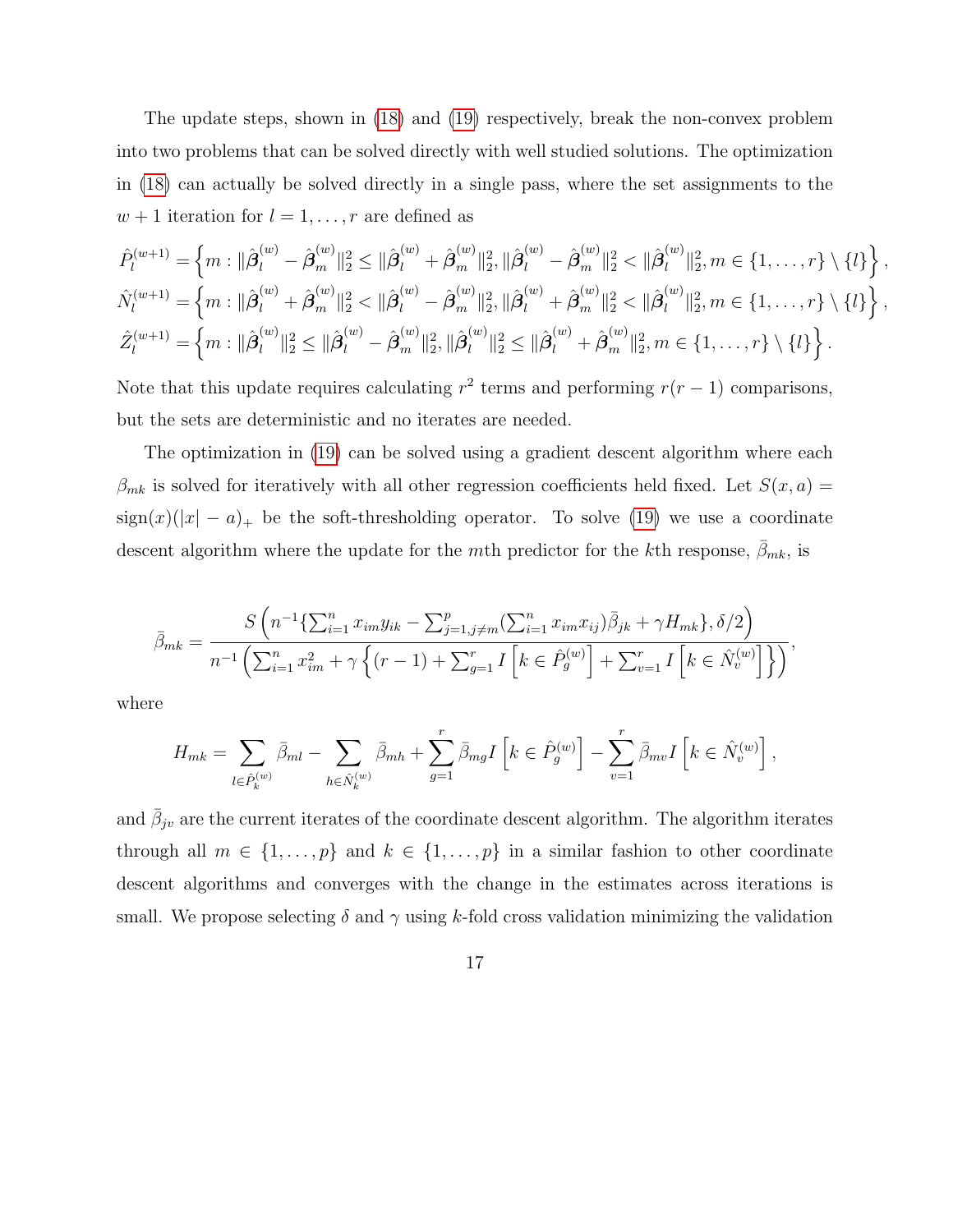residual sum of squares. The proposed coordinate descent update is similar to GRACE, but differs due to structured use of the minimum penalty across multivariate responses.

While this algorithm is related to the iterative algorithms proposed by [Witten et al.](#page-34-2) [\(2014\)](#page-34-2), [Price & Sherwood](#page-34-3) [\(2018\)](#page-34-3), and [Price, Molstad & Sherwood](#page-34-4) [\(2021\)](#page-34-4), there are some differences. First, the penalties investigated by those authors are considered *cluster fusion* penalties. Second, the algorithms proposed in those papers are two stage procedure that require a solution to the well studied k-means problem, which can be unreliable and computationally burdensome in high-dimensional settings. The proposed algorithm provides an efficient algorithm that is guaranteed to find the optimal sets of the responses given the coefficients. An alternative approach would be an exhaustive search of all possible  $A \in \mathcal{A}$ which would provide a global minimizer. However, this becomes computational intractable for medium or large r as there are  $3^{r(r-1)}$  combinations that must be searched before tuning parameter selection is considered. The iterative method we propose is not constrained in this way but is not guaranteed to achieve a global solution to the non-convex optimization problem. The proposed algorithm can be easily adjusted to accommodate if other penalty functions, besides the proposed ridge fusion, are used within the minimum function.

### <span id="page-17-0"></span>3 Extension to Multiple Binomial Responses

#### 3.1 Method

This section details how to extend the proposed method to the setting where conditional on the predictors each response follows a binomial distribution. The focus will be on the binomial setting, but the method presented in this section can be generalized to multiple responses from the same exponential family with different mean functions. Define  $\theta_k =$ 

18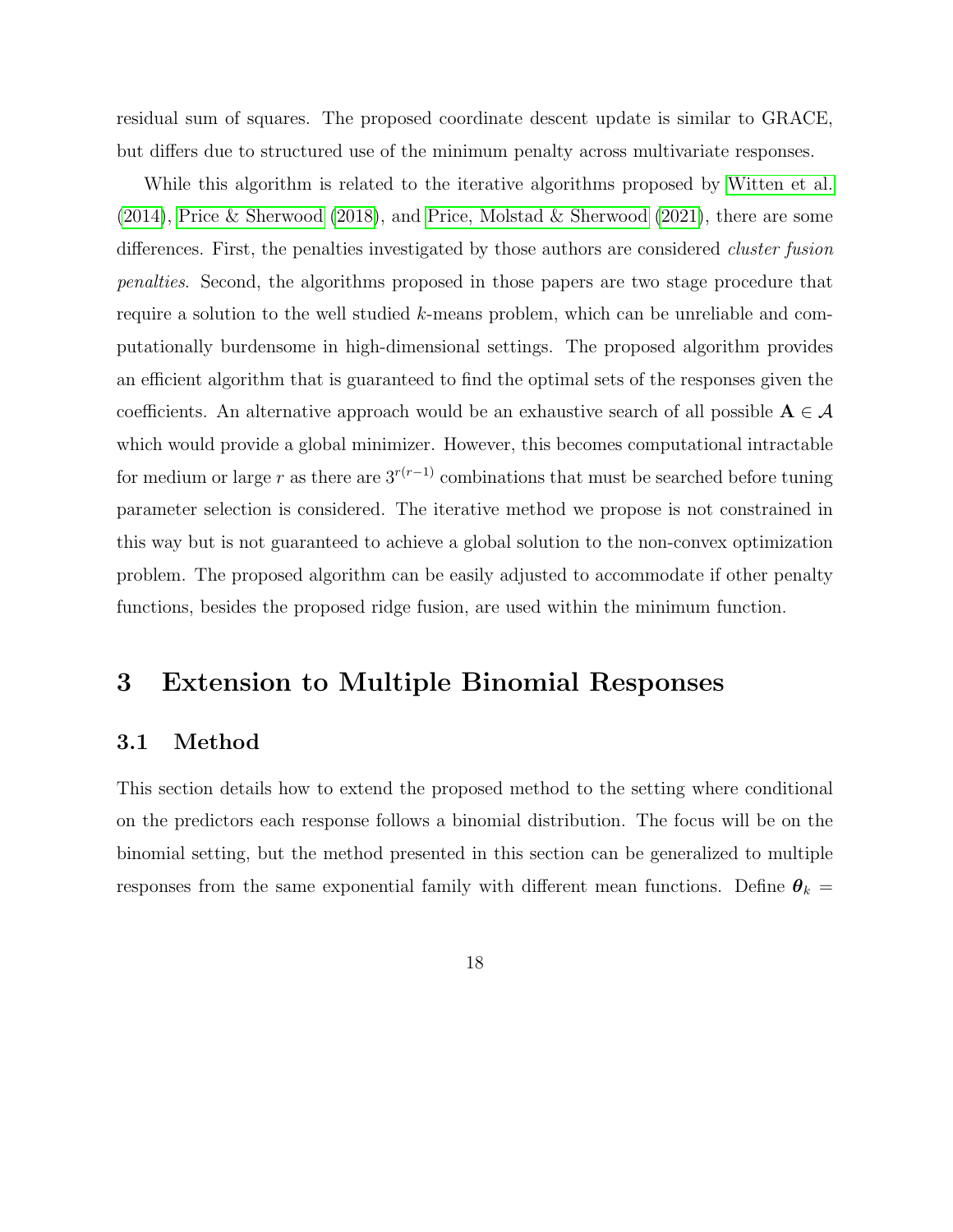$(\alpha_k, \omega_k^T)$ , where  $\alpha_k$  is a response specific intercept, and  $\mathbf{u}_i = (1, \mathbf{x}_i)$  be the  $p+1$  dimensional vector of covariates for the *i*th observation. Let  $y_{ik}$  be a realization of the random variable

$$
Y_{ik} \sim \text{Bin}(n_{ik}, \pi_{ik}), \text{ where } \pi_{ik} = \frac{\exp(\mathbf{u}_i^T \boldsymbol{\theta}_k)}{1 + \exp(\mathbf{u}_i^T \boldsymbol{\theta}_k)}
$$

<span id="page-18-0"></span>We define the penalized likelihood for the minimum penalized model as

$$
\sum_{k=1}^{r} \sum_{i=1}^{n} y_{ik} \mathbf{u}_{i}^{T} \boldsymbol{\theta}_{k} - n_{ik} \log \left[ 1 + \exp(\mathbf{u}_{i}^{T} \boldsymbol{\theta}_{k}) \right] + \delta \sum_{k=1}^{r} ||\boldsymbol{\omega}_{k}||_{1} + \frac{\gamma}{2} \sum_{l=1}^{r} \sum_{m=1, l \neq m}^{r} \min \left( ||\boldsymbol{\theta}_{l} - \boldsymbol{\theta}_{m}||_{2}^{2}, ||\boldsymbol{\theta}_{l} + \boldsymbol{\theta}_{m}||_{2}^{2}, ||\boldsymbol{\theta}_{l}||_{2}^{2} \right).
$$
\n(20)

.

The lasso penalty does not include the intercept, because we assume that an intercept is part of the model for each response. However, the intercept is part of the penalty in the minimum function because we wish to group responses based on the relationships between fitted values.

### 3.2 Algorithm

We propose solving  $(20)$  by approximating it with a penalized quadratic function similar to the glmnet algorithm [\(Friedman et al. 2010\)](#page-32-7). Define,

$$
g(\pi_{ik}) = \log\left(\frac{\pi_{ik}}{1 - \pi_{ik}}\right) = \mathbf{u}_i^T \boldsymbol{\theta}_k.
$$
 (21)

To implement our penalized quadratic approximation we define the following,

<span id="page-18-1"></span>
$$
z_{ik} = g(y_{ik}) = g(\pi_{ik}) + \frac{y_{ik} - \pi_{ik}}{\pi_{ik}(1 - \pi_{ik})},
$$
\n(22)

$$
w_{ik} = \pi_{ik}(1 - \pi_{ik}), \qquad (23)
$$

$$
-l_k(\boldsymbol{\theta}_k) = \sum_{i=1}^n w_{ik} (z_{ik} - \mathbf{u}_i^T \boldsymbol{\theta}_k)^2.
$$
 (24)

19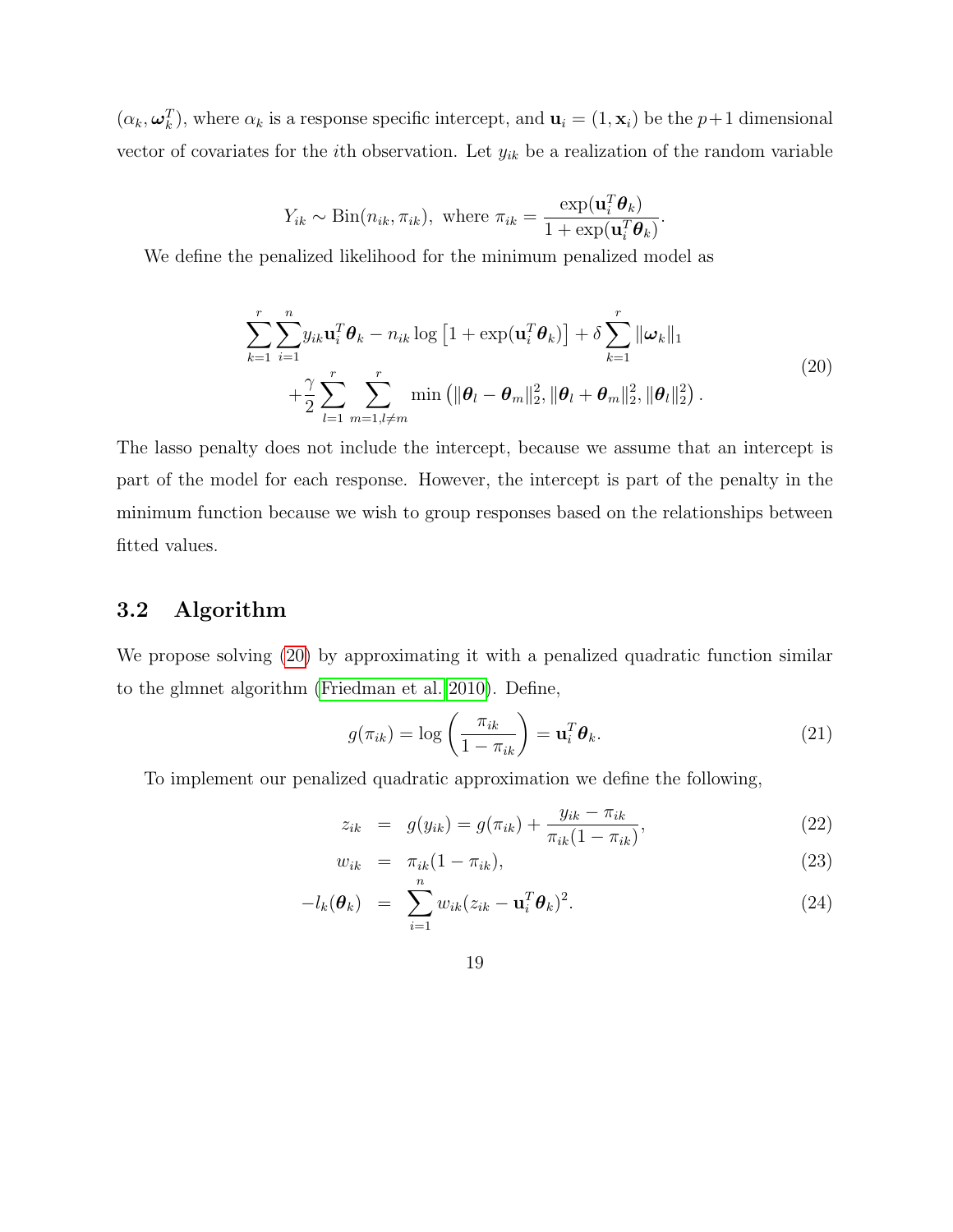Note that  $z_{ik}$  is the first order Taylor approximation of  $g(y_{ik})$ , and that  $w_{ik}$  is the conditional variance of  $z_{ik}$  given  $\mathbf{u}_i$ . Define  $\mathbf{Z}_k = (z_{1k}, \ldots, z_{nk})^T \in \mathbb{R}^n$  and  $\mathbf{W} = (w_{1k}, \ldots, w_{nk})^T \in \mathbb{R}^n$ .

Let  $P_l$ ,  $N_l$  and  $Z_l$  be defined as in Section [2.1,](#page-6-2) but now with respect to  $\boldsymbol{\theta}_l$  instead of  $\beta_l$ . We propose an iterative algorithm similar to that proposed in Section [2.5](#page-14-1) to minimize  $(20).$  $(20).$ 

Initial estimates of  $\theta_l$  or  $P_l$ ,  $N_l$ , and  $Z_l$  are needed for all  $l \in \{1, \ldots, r\}$ . Similar to the method proposed in Section [2.5](#page-14-1) we propose initializing the regression coefficients for each of the r responses separately using the elastic net estimator, which we define as  $\hat{\boldsymbol{\theta}}_k^{(0)}$  $\int_k^{\infty}$ . Given a fixed  $(\delta, \gamma)$  we propose the following algorithm as a solution to [\(24\)](#page-18-1).

- 1. Initialize  $\hat{\boldsymbol{\theta}}_1^{(0)}$  $\overset{(0)}{1},\ldots,\hat{\boldsymbol{\theta}}_r^{(0)}$  $\frac{1}{r}$ .
- 2. For the wth iteration where  $w > 0$ , repeat steps until the estimated sets  $P_l$ ,  $N_l$  and  $Z_l$  do not change from iterate  $w - 1$  to iterate w:
	- (a) Holding  $\hat{\boldsymbol{\theta}}_k^{(w-1)}$  fixed for all  $k \in \{1, \ldots, r\}$ , obtain  $\hat{P}_l^{(w)}$  $\hat{N}^{(w)}_l,\;\hat{N}^{(w)}_l$  $\hat{Z}_{l}^{(w)}$  and  $\hat{Z}_{l}^{(w)}$  $\iota^{(w)}$  for all  $l \in \{1, \ldots, r\}$  by solving the optimization minimize<br> $P_1, N_1, Z_1, \ldots, P_r, N_r, Z_r$  $\sum_{k=1}^r\left(\sum_{l\in P_k}\right)$  $\|\hat{\bm{\theta}}_{l}^{(w-1)}-\hat{\bm{\theta}}_{k}^{(w-1)}\|_{2}^{2}+ \ \sum$  $m \in N_k$  $\|\hat{\bm{\theta}}_{m}^{(w-1)} + \hat{\bm{\theta}}_{k}^{(w-1)}\|_2^2 + \sum_{k=1}^{N}$  $s \in Z_k$  $\|\hat{\bm{\theta}}_{k}^{(w-1)}\|_2^2$  $\setminus$ (25)

.

(b) Holding  $\hat{P}_k^{(w)}$  $\hat{N}^{(w)}_k, \hat{N}^{(w)}_k$  $\hat{Z}_{k}^{(w)}, \hat{Z}_{k}^{(w)}$  $\hat{\mathbf{g}}_k^{(w)}$  fixed for all  $k \in \{1, \ldots, r\}$  obtain the estimates of  $\hat{\boldsymbol{\theta}}_k^{(w)}$ k for all  $k \in \{1, \ldots, r\}$  by solving the optimization

<span id="page-19-0"></span>
$$
\argmin_{\theta_k \in \mathbb{R}^r, \forall k \in \{1, ..., r\}} \sum_{k=1}^r -l_k(\theta_k) + \delta \sum_{k=1}^r \|\omega_k\|_1
$$
\n
$$
+ \frac{\gamma}{2} \sum_{l=1}^r \left( \sum_{m \in \hat{P}_l^{(w)}} \|\theta_m - \theta_l\|_2^2, \sum_{h \in \hat{N}_l^{(w)}} \|\theta_h + \theta_l\|_2^2, \sum_{v \in Z_l^{(w)}} \|\theta_l\|_2^2 \right). \tag{26}
$$

20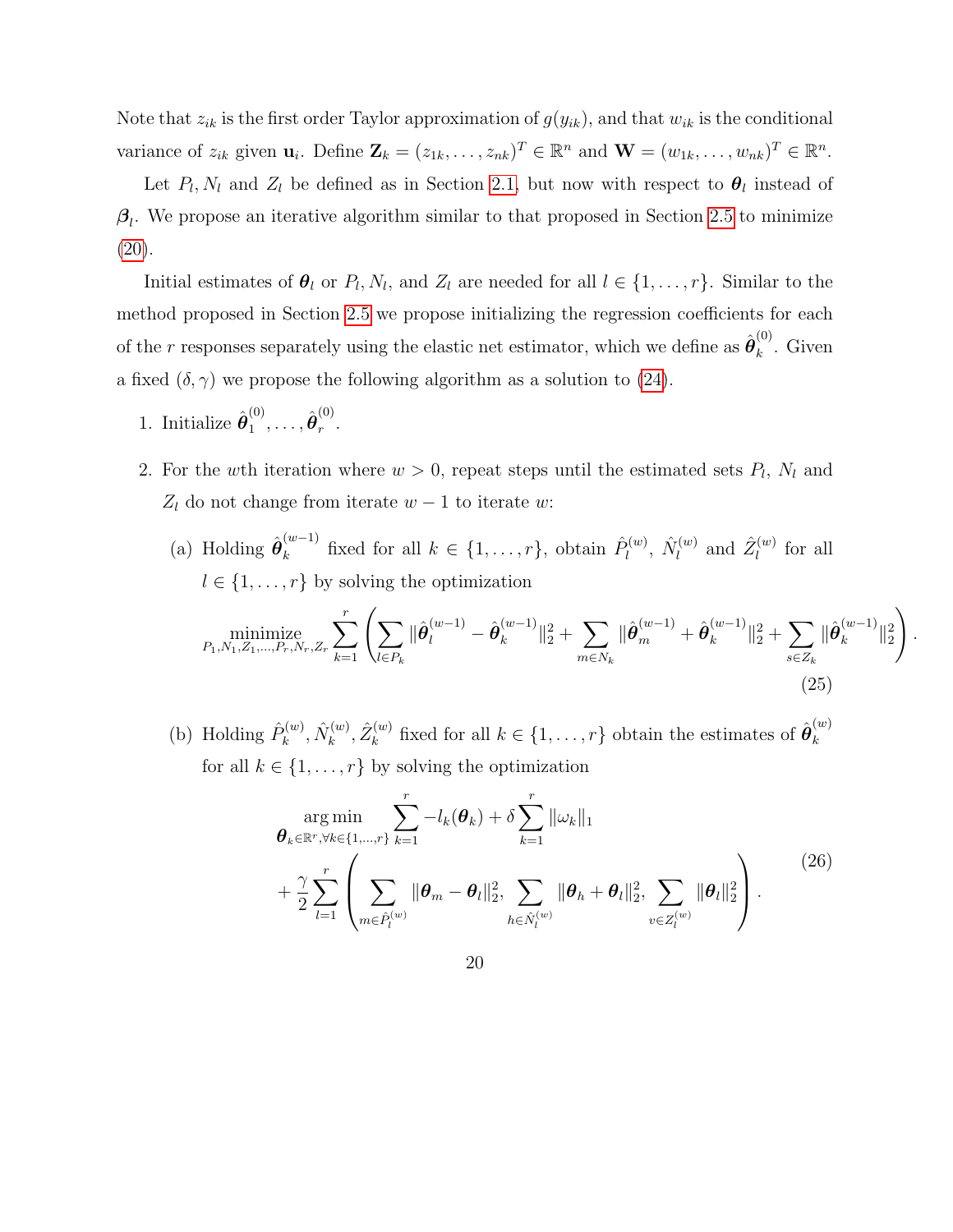Similar to the algorithm in Section [2.5,](#page-14-1) this could be replaced with an exhaustive search algorithm for the global minimum. However, even for small  $r$  this will be computationally burdensome. The step for estimating the sets is identical to the previous algorithm and thus once again if the coefficients are considered given there is an easily derived global solution for the sets, unlike the K-means algorithm which has been used in similar problems.

For the update in [\(26\)](#page-19-0) we propose using a proximal gradient descent method similar to the glmnet algorithm proposed by [Friedman et al.](#page-32-8) [\(2008\)](#page-32-8). Let  $\hat{w}_{ik}$  and  $\hat{z}_{ik}$  be the most recent estimates of  $w_{ik}$  and  $z_{ik}$ . The update of the jth variable of the mth response of the coefficients for the proposed proximal gradient descent method is

$$
\bar{\theta}_{jm} = \frac{S\left(\sum_{i=1}^{n} \hat{w}_{ik} \{x_{ij}\hat{z}_{ik} - \sum_{l=1,l\neq j}^{p} u_{il}u_{ij}\bar{\theta}_{lm}\} + \gamma M_{jm}, I(j \neq 1)\delta/2\right)}{\left(\sum_{i=1}^{n} u_{ij}^{2} + \gamma \{ (r-1) + \sum_{g=1}^{r} I(m \in \hat{P}_{g}^{(w)}) + \sum_{v=1}^{r} I(m \in \hat{N}_{v}^{(w)}) \} \right)},
$$

where

$$
M_{jm}=\sum_{l\in \hat{P}_m^{(w)}}\bar{\theta}_{jl}-\sum_{h\in \hat{N}_m^{(w)}}\bar{\theta}_{jh}+\sum_{g=1}^r\bar{\theta}_{jg}I\big(m\in \hat{P}_g^{(w)}\big)-\sum_{v=1}^r\bar{\theta}_{jv}I\big(m\in \hat{N}_v^{(w)}\big).
$$

The algorithm iterates through all  $j \in \{1, ..., p\}$  and  $m \in \{1, ..., r\}$  until convergence and then updates the quadratic approximation and continues to solve the IRWLS optimization until convergence. This entire process is the solution to [\(26\)](#page-19-0). To select  $\delta$  and  $\gamma$  we propose using k-fold cross validation minimizing validation likelihood loss.

### <span id="page-20-0"></span>4 OLS Simulations

### <span id="page-20-1"></span>4.1 Data Generating Model and Evaluation Metrics

In this section we investigate the performance of the MinPen estimator defined by [\(5\)](#page-6-1), the MinPen estimator with the correct indices matrix  $\bf{A}$  known a priori (T-MinPen), the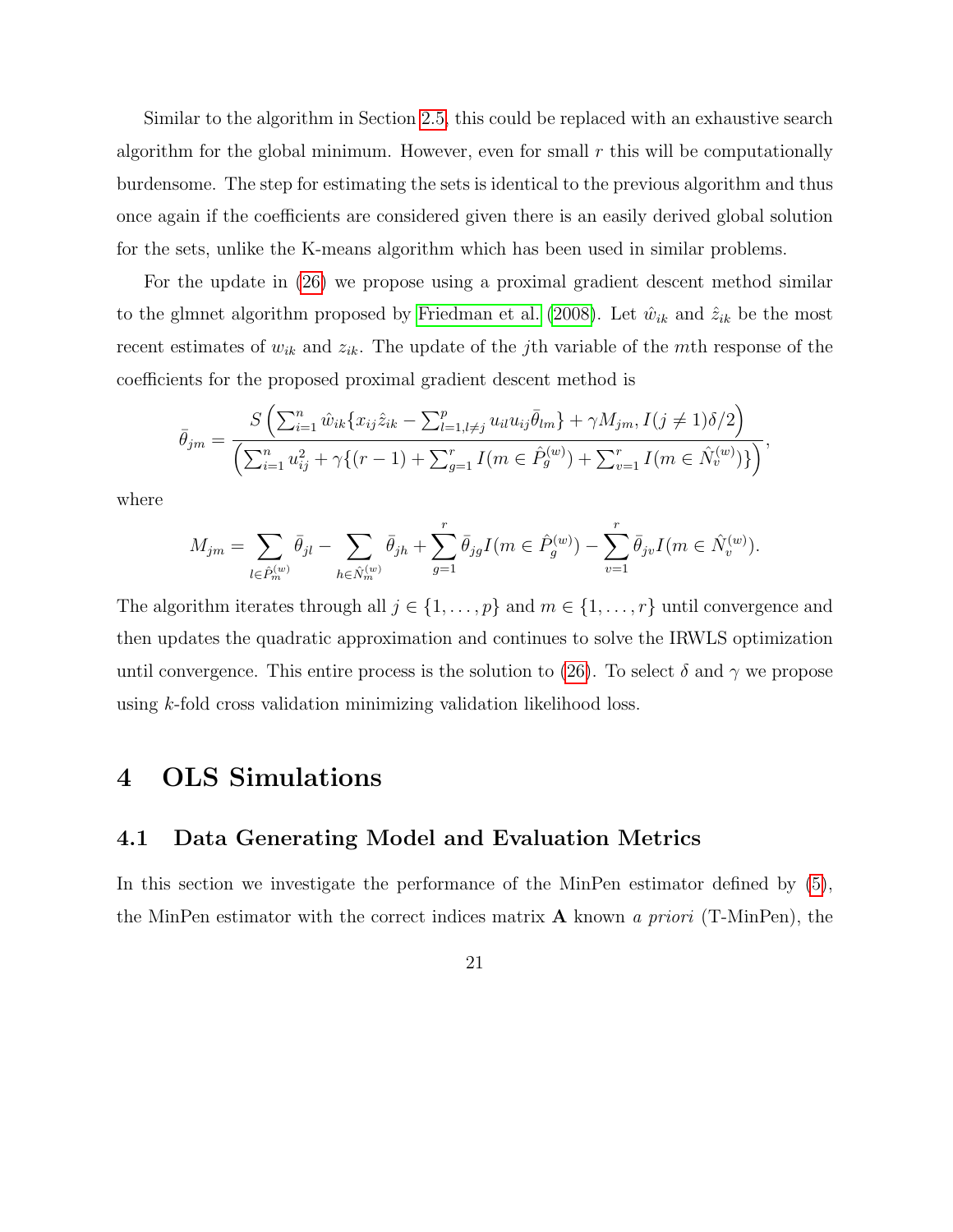multivariate cluster elastic net estimator (MCEN) [Price & Sherwood](#page-34-3) [\(2018\)](#page-34-3), the separate elastic net estimator (SEN) which fits the elastic net on each response using common tuning parameters, and joint elastic net estimator (JEN) which utilizes a group penalty on the same predictor variable across all responses [\(Friedman et al. 2008\)](#page-32-8).

The SEN and JEN estimators are fit using the glmnet package in R. Tuning parameters are selected using a test train procedures, where each model is trained on  $n = 100$ observations and then evaluated on a different set of 100 test observations. The selected tuning parameters minimize the predicted sum of squares error on the test observations. We establish the T-MinPen estimator as a baseline for the MinPen estimator when the relationships would be known by a practitioner prior to fitting the model.

Let  $\tilde{\Sigma}_X \in \mathbb{R}^{4 \times 4}$  with entries  $\tilde{\sigma}_{ii} = 1$  and  $\tilde{\sigma}_{ij} = \rho$ , for  $i \neq j$ . The covariates are generated by  $\mathbf{x}_i \sim N(\mathbf{0}_p, \Sigma_x)$ , where  $\Sigma_x$  is a block diagonal matrix with  $p/4$  blocks of  $\Sigma_x$  with  $\rho = 0.7$ on the diagonal blocks and all other entries are set to 0.

Define that data generating model to the be same as proposed in [\(1\)](#page-2-0) such that  $\epsilon_i \sim$  $N_{15}(\mathbf{0}_{15}, \mathbf{I}_{15})$ . In all simulations we perform 100 replications where each replication consists of using training data set with  $n = 100$  and tuning parameters are selected using predicted squared error loss on 100 independently sampled observations. To evaluate the model we generate an independent validation set consisting of 1000 observations and calculate the average squared prediction error (SPE)

$$
\frac{1}{15000} \sum_{k=1}^{15} \sum_{i=1}^{1000} (y_{ik} - \hat{y}_{ik})^2,
$$

where  $y_{ik}$  is the kth element of  $y_i$  and  $\hat{y}_{ik}$  is a prediction for the *i*th observation and kth response. We also use the mean square error (MSE) of the estimators of the regression coefficient matrix B, which we defined as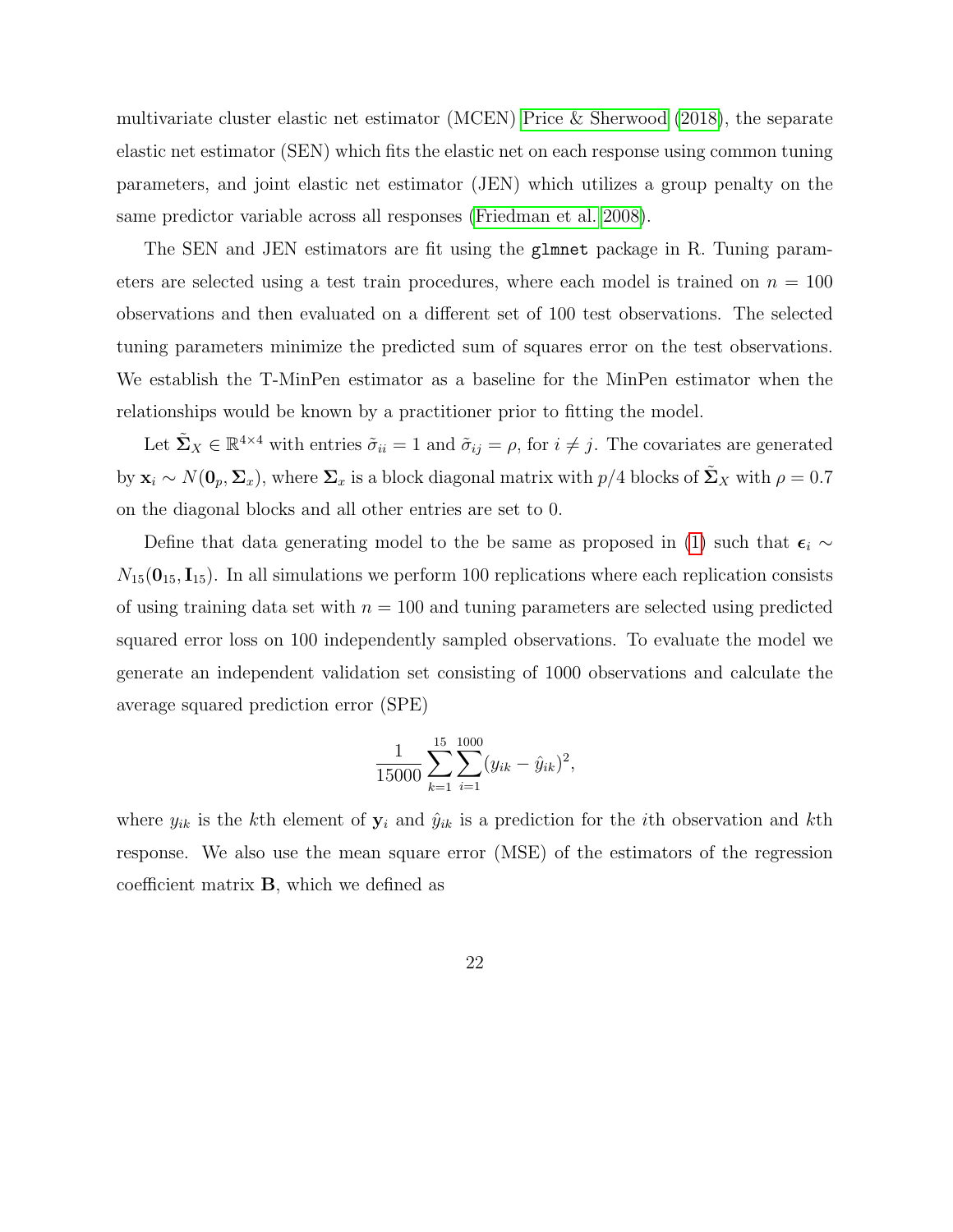$$
\frac{1}{15p}\sum_{k=1}^{15}\|\hat{\pmb{\beta}}_{k}-\pmb{\beta}_{k}^*\|_2^2
$$

.

.

We also report on the number of true variables and false variables selected through true positive (TP) and false positive (FP) rates respectively over the 100 replications.

### <span id="page-22-0"></span>4.2 Block Structure in Regression Coefficients

In this simulation we will investigate how the methods perform when encountering a structured set of regression coefficients where

$$
\mathbf{B}^* = \left(\begin{array}{cccc} \mathbf{\Delta}_{10}(\eta, \lambda) & \vec{0}_{10} & \vec{0}_{10} \\ \vec{0}_{10} & \mathbf{\Delta}_{10}(\eta, \lambda) & \vec{0}_{10} \\ \vec{0}_{10} & \vec{0}_{10} & \mathbf{\Delta}_{10}(\eta, \lambda) \\ \vec{0}_{p-30} & \vec{0}_{p-30} & \vec{0}_{p-30} \end{array}\right)
$$

We define the regression coefficients for subsets of responses as  $\bm{\Delta}_q(\eta,\lambda)=(-\bm{\eta}_q-\lambda,\bm{\eta}_q,\bm{\eta}_q+\lambda)$  $(\lambda, -\pmb{\eta}_q - 2\lambda, \pmb{\eta}_q + 3\lambda) \in \mathbb{R}^{q \times 5}$  where  $\pmb{\eta}_q$  is a q-dimensional vector with each element set equal to  $\eta$  and  $\lambda$  is a constant.

The proposed method should identify both the positive and negative relationships across the responses and leverage that information to improve prediction accuracy. Of the methods we compare to, only MCEN can identify relationships and it is limited to only identifying positive relationships. We investigate the settings where  $(\eta, \lambda) \in$  ${0.5, 1.0} \times {0.02, 0.05, 0.10}$  ${0.5, 1.0} \times {0.02, 0.05, 0.10}$  ${0.5, 1.0} \times {0.02, 0.05, 0.10}$  for  $p = 40, 100$ , and 300. Figure 1 presents the results of the simulation for  $p = 300$ , while the results for  $p = 40$  and 100 are shown in the supplemental material. The results show that MCEN and MinPen perform competitively in MSE and PSE for all values of  $\eta$ , while JEN is superior when  $\gamma = 1$ . With respect to true and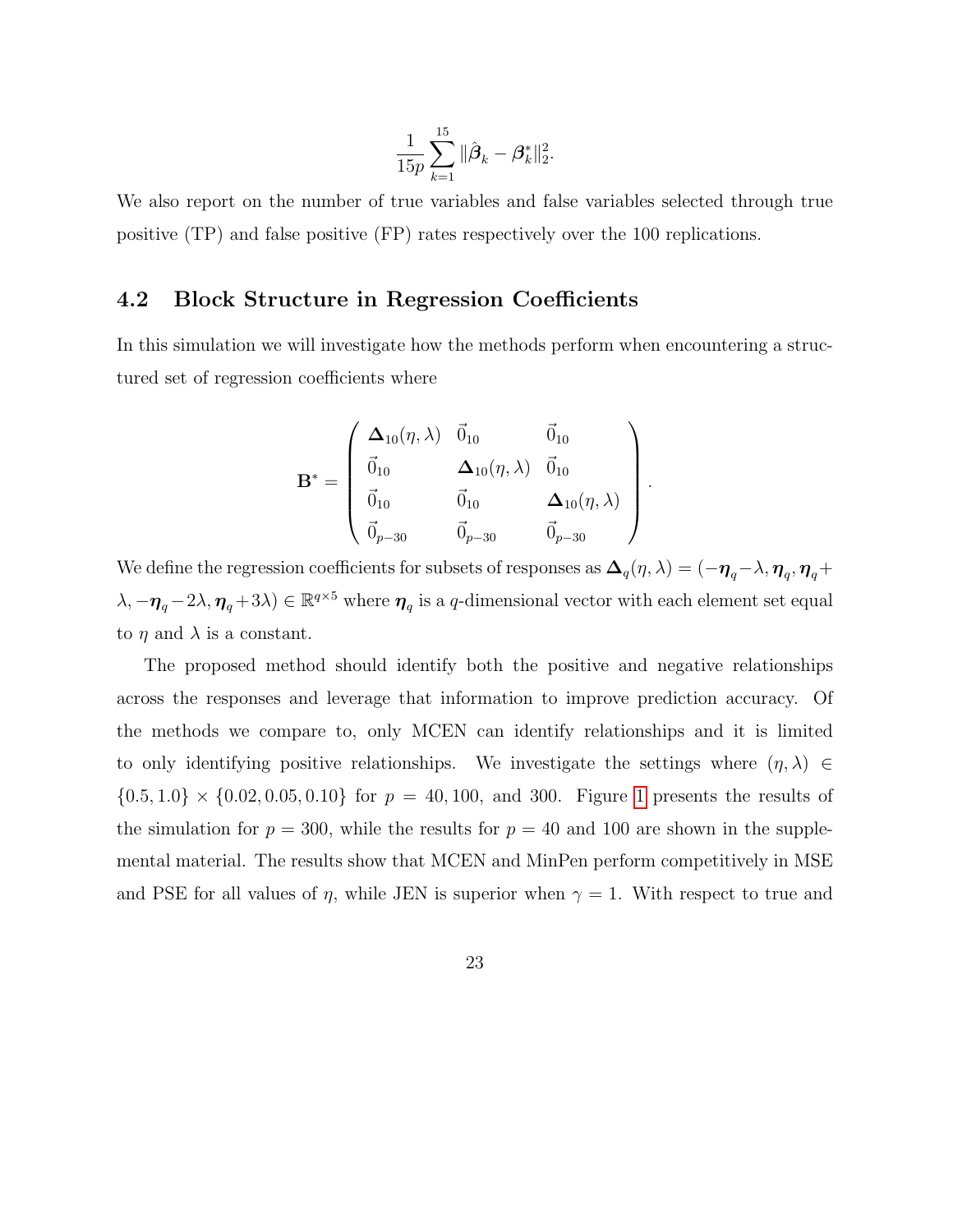

<span id="page-23-0"></span>Figure 1: Results of the simulation described in Section [4.2](#page-22-0) for the case of  $p = 300$ .

false positive rates, MinPen out performs or performs as well as the other approaches regardless of the values of  $\eta$ . It may be somewhat surprising that MCEN would perform well in this setting, but after investigation MCEN selects two clusters, a positive and negative cluster. As the effect size is consistent across each of these models, MCEN is competitive with MinPen though does tend to have a higher false positive rate.

The results presented show with respect to SPE all methods except for SEN perform similarly for all values of p,  $\eta$ , and  $\lambda$ . A similar results is found for both MSE and TP, with MinPen having a slight advantage for smaller  $p$ . The real differentiation between methods is shown when comparing the FP rate where we see MCEN and MinPen perform as well as T-MinPen and out perform all competitors SEN and JEN in the case of  $\eta = 0.5$ . In the case of  $\eta = 1.0$  MinPen is able to perform closely to T-MinPen. For larger values of  $\lambda$  we see a much more consistent result in FP in MinPen than MCEN.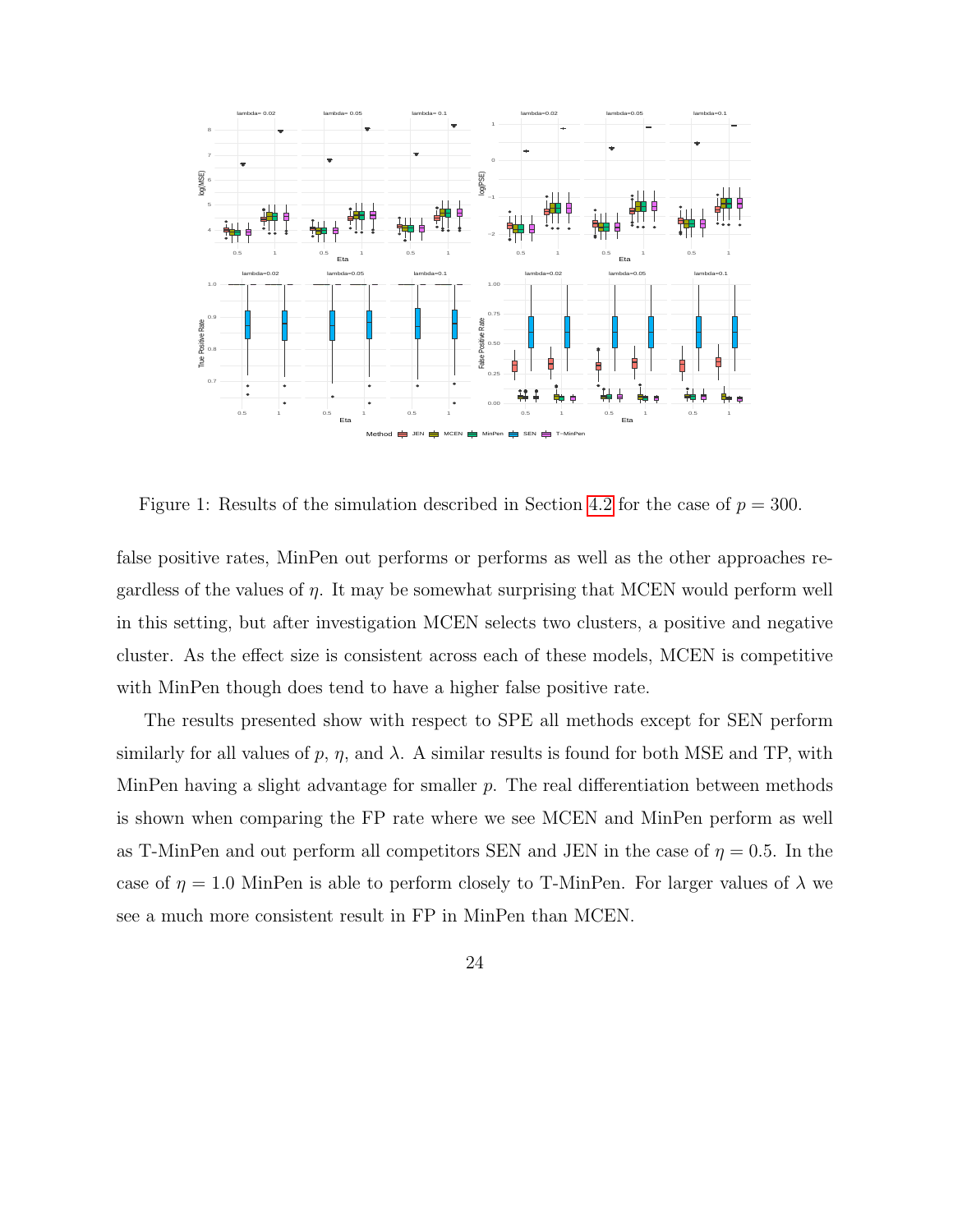### <span id="page-24-0"></span>4.3 Overlapping Variables in Regression Coefficients

We next investigate a simulation where there is overlap between the non-zero variables in each coefficient vector. We define  $B^*$  to be be structured such that the regression coefficients for the kth response, with  $r = 15$ , are defined as

$$
\beta_k^* = \begin{pmatrix} \vec{0}_{v(k-1)} \\ (-1)^k 0.5_{10} \\ \vec{0}_{p-v(k-1)-10} \end{pmatrix},
$$

We investigate the settings  $(v, p) \in \{0, 2, 4\} \times \{100, 300\}$  $(v, p) \in \{0, 2, 4\} \times \{100, 300\}$  $(v, p) \in \{0, 2, 4\} \times \{100, 300\}$  over 100 replications. Figure 2 presents the case of  $p = 300$ , while the results for  $p = 100$  are available in the supplemental material. When  $v = 0$  each predictor is either active or inactive for all 15 responses. In this setting JEN out performs competitors in all metrics for every p studied, because it uses a group lasso penalty for each predictor across the fifteen different responses. As the amount of overlap increases MCEN and MinPen methods perform the best with regard to MSE and PSE. Similar to the simulations presented in Section [4.2](#page-22-0) T-MinPen and MinPen out preform competitors finding fewer false positive variables. Thus using MinPen is superior as the method is able to detect the underlying structure in the regression coefficients more often than competitors.

### <span id="page-24-1"></span>5 Binomial Simulations

Next we study the impact of the minimum penalty methodology in binomial logistic regression setting and compare it to SEN and MCEN which also have binomial logistic regression cases for the respective methods. We will also compare against T-MinPen which is a version of MinPen where we fix the true  $A$  to be known by a practitioner a priori. We generate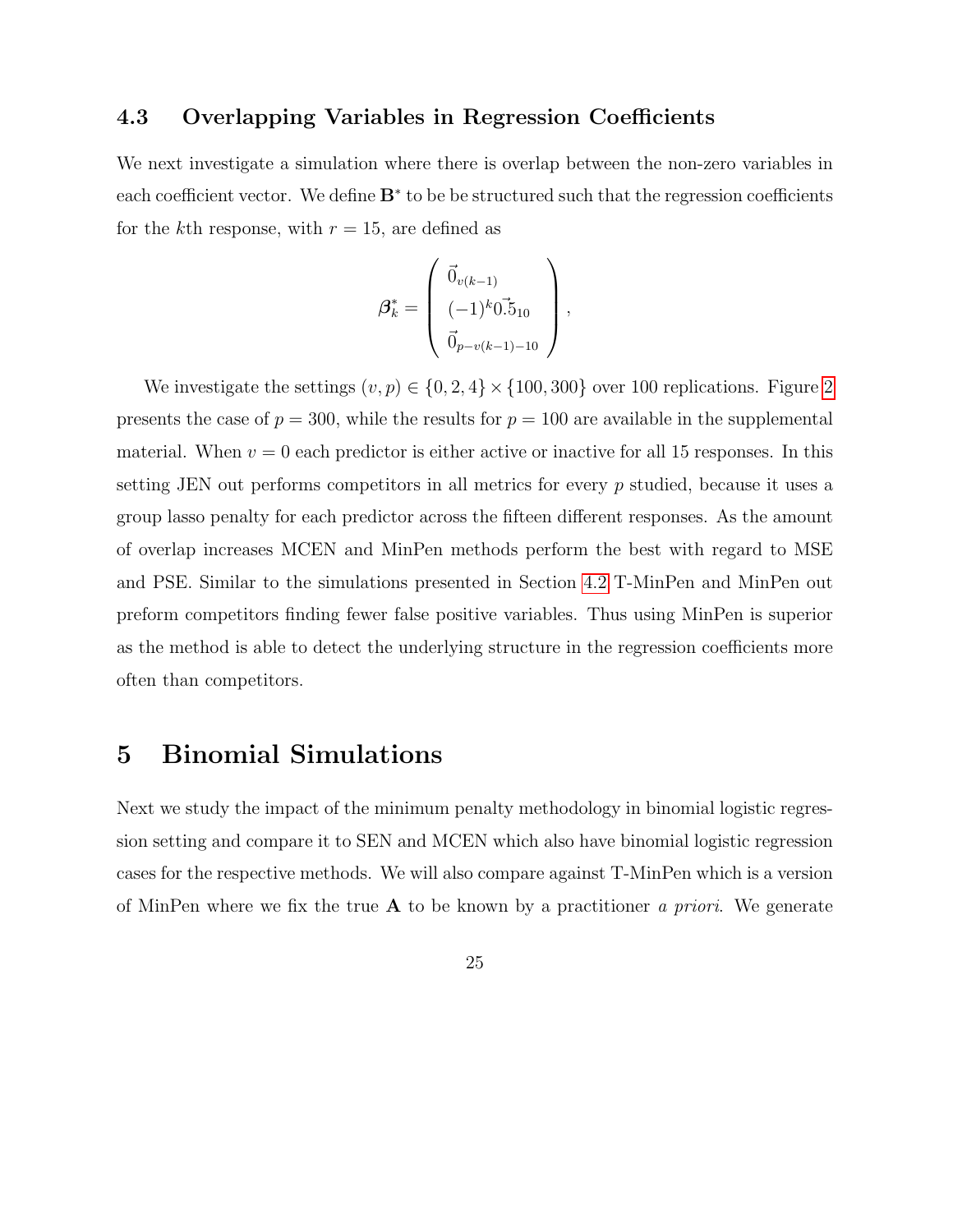

<span id="page-25-0"></span>Figure 2: Results of the simulation described in Section [4.3](#page-24-0) for the case of  $p = 300$ 

 $\{\mathbf x_i\}_{i=1}^n$  in the exact same way as proposed in Section [4.1.](#page-20-1) The responses are generated by

$$
y_{ik} \sim Bin(1, \pi_{ik}^*)
$$
 where  $\pi_{ik}^* = \frac{\exp(\mathbf{x}_i^T \boldsymbol{\beta}_k^*)}{1 + \exp(\mathbf{x}_i^T \boldsymbol{\beta}_k^*)}$ 

.

In this simulation study we define  $\beta_k^*$   $k \in \{1, \ldots, r\}$  to be equivalent to the k<sup>th</sup> column of the  $\mathbf{B}^*$  studied in section [4.2](#page-22-0) for  $p = 40, 100$ , and 300 respectively. Again we study  $(\eta, \lambda) \in \{0.5, 1.0\} \times \{0.02, 0.05, 0.10\}$ . For each of the 100 iterations tuning parameters are selected using a train test procedure with 100 observations in the training set, and 100 observations in the test set. A validation of 1000 observations is to used evaluate methods using Kullback-Leibler divergence (KL), that is

$$
\sum_{k=1}^{15} \sum_{i=1}^{1000} \left\{ \log \left( \frac{\hat{\pi}_{ik}}{\pi_{ik}^*} \right) \hat{\pi}_{ik} + \log \left( \frac{1 - \hat{\pi}_{ik}}{1 - \pi_{ik}^*} \right) (1 - \hat{\pi}_{ik}) \right\},\,
$$

26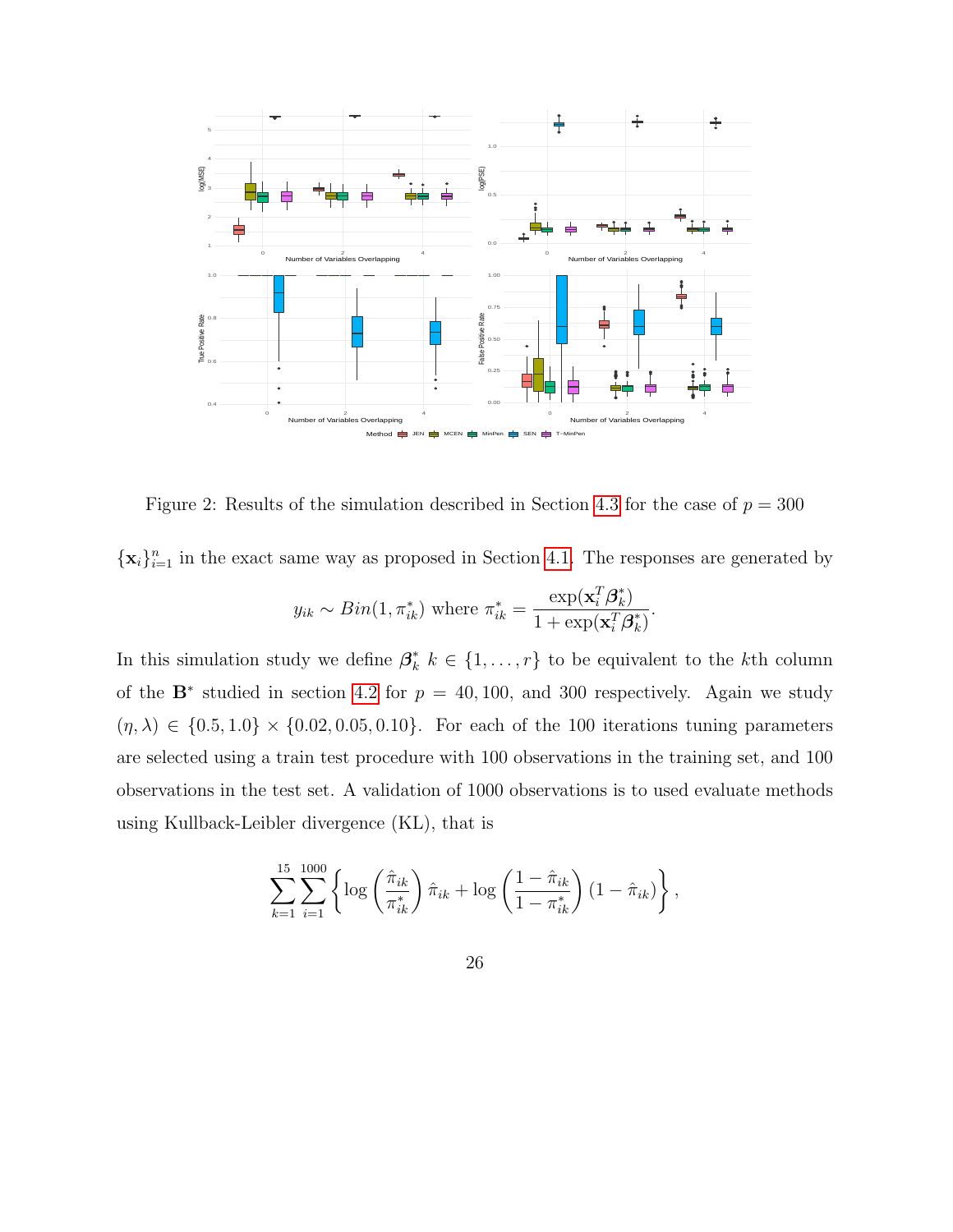

<span id="page-26-0"></span>Figure 3: Results of the simulation described in Section [5](#page-24-1) for  $p = 300$ .

where  $\hat{\pi}_{ik}$  is the resulting estimated probability. We also compare methods using MSE, TP, and FP.

Figure [3](#page-26-0) presents the results for the case of  $p = 300$ . The results for  $p = 40$  and 100 are available in the supplementary material. The results show that MinPen performs as well as TMinPen and out performs the other competitors with respect to MSE and KL. We see that with regard to variable selection, MinPen is comparable, if not better, than the other methods with respect to TP and outperforms all approaches, even TMinPen, with respect to FP. TMinPen performs better the MinPen on TP but worse on FP indicating it is selecting more variables than necessary.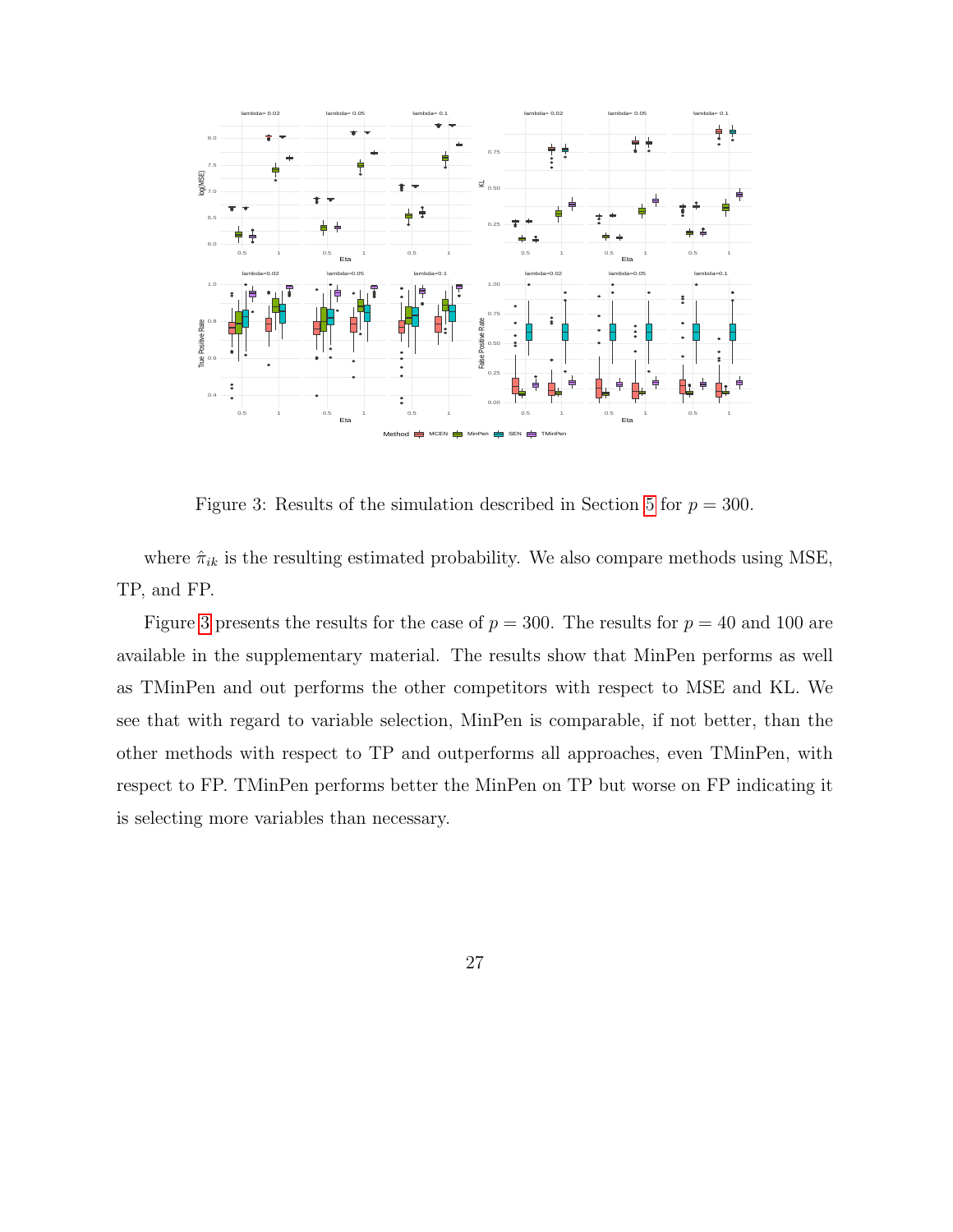### <span id="page-27-0"></span>6 Applied Examples

#### 6.1 Genomics Data

In this section we compare the post model selection inference approach outlined in this paper, after using the proposed least squares method, with the post model selection inference approach proposed by [Lee et al.](#page-32-6) [\(2016\)](#page-32-6), after using lasso for model selection. The models are fit to data analyzed by [Votavova et al.](#page-34-7) [\(2011\)](#page-34-7), who collected demographic, birth and gene expression data from 72 postpartum women and their newborns, but our analysis is limited to 64 of the women, 65 had complete data and one was dropped due to outliers in the demographic data. Four response variables are modeled: placental weight, newborn weight and two measures of cotinine level, one from the mother's peripheral blood and a second from the umbilical cord. The predictors are Smoking status, mother's age, mother's BMI, parity, gestational age and 33 gene expression probes. The 33 probes were selected by taking the absolute value of the correlation for each response and the 24,526 probes measured in the study and using a union of the top ten for each response.

The lasso models are fit separately for each response. For both methods tuning parameters are selected to minimize the mean squared prediction error from five folds cross validation. For post selection inference,  $\Sigma$  is estimated using the covariance matrix of residuals from the full multivariate linear regression model. The four responses are related. First, the two cotinine measurements are measurements of the same variable at nearly the same time, but from different samples. In addition, cotinine levels are high in people who smoke and it has been shown that lower cotinine levels are associated with larger birth weights [\(Li et al. 1993\)](#page-33-6). In addition, [Wang et al.](#page-34-8) [\(2014\)](#page-34-8) found both smoking has a negative relationship with both birth and placenta weights. Finally, newborn and placental weights are positively correlated [\(Molteni et al. 1978\)](#page-33-7). The analysis of this data set serves two pur-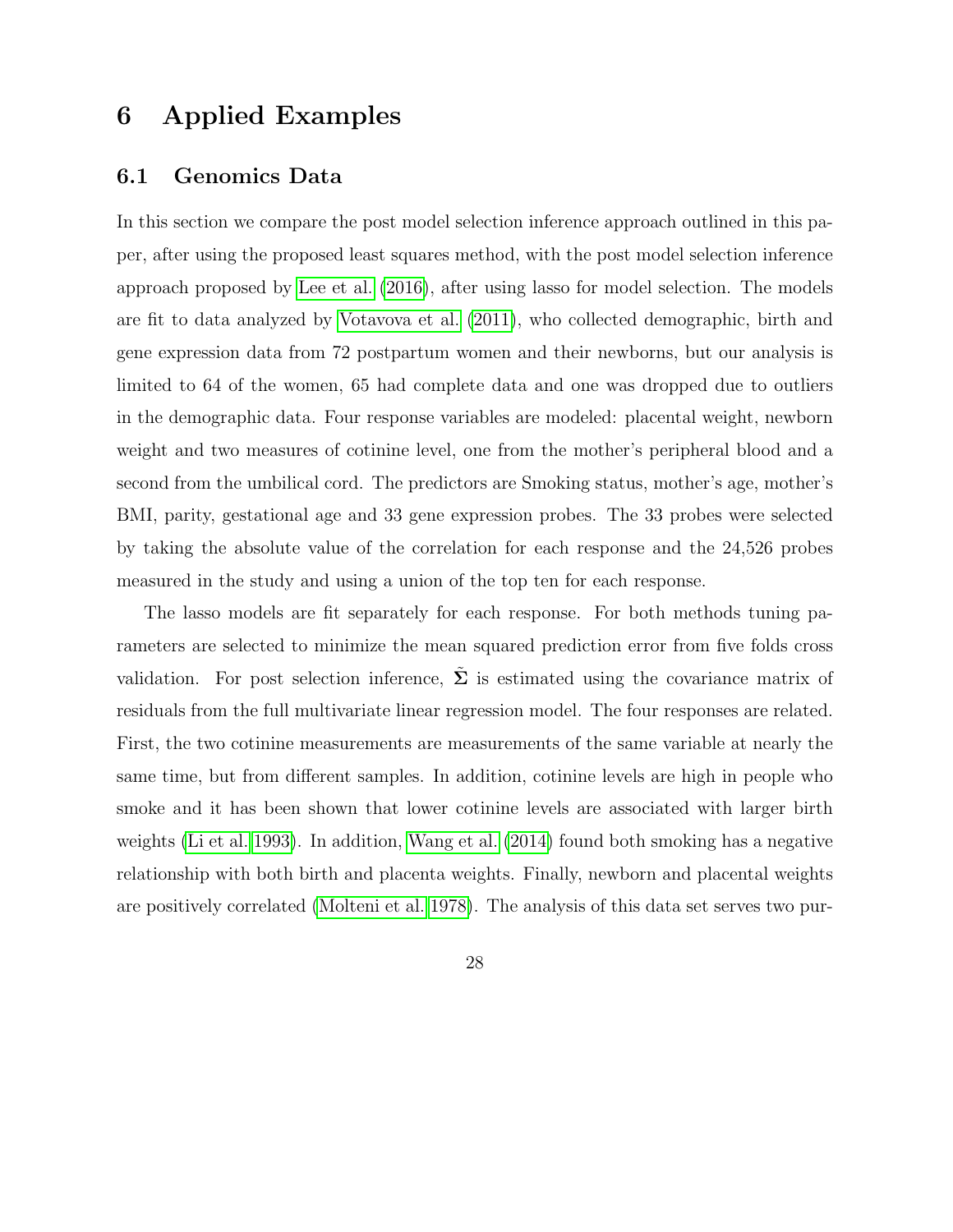poses. First, we want to compare post selection inference results with an existing method. Second, we want to verify that minimizing [\(7\)](#page-7-0) with real data can provide a sensible graph of the responses. For the latter issue the answer is yes. Table [1](#page-28-0) provides the entries of  $\bf{A}$ and aligning with the scientific literature the optimal penalty is to penalize a difference in the weight measurements and a difference in the cotinine measurements, while all other comparisons the penalty enforces a negative correlation between the measurements.

|                  |    | Placental Weight Newborn Weight Blood Cotinine Cord Cotinine |      |   |
|------------------|----|--------------------------------------------------------------|------|---|
| Placental Weight |    | - 1                                                          |      |   |
| Newborn Weight   | -1 |                                                              |      |   |
| Blood Cotinine   |    |                                                              |      | - |
| Cord Cotinine    |    |                                                              | $-1$ |   |

<span id="page-28-0"></span>Table 1: The **A** matrix for the genomics data

Figure [4](#page-29-0) provides the post selection confidence intervals for the lasso and MinPen methods. The selected models are very similar with the biggest model difference being in the model of the weight for placenta, where MinPen selects four more variables include the mother's age which is the only demographic variable difference between the models. In addition, for this model the post selection results for MinPen find a negative relationship between smoking and placenta weight, but the lasso results are inconclusive. The previously cited literature appears indicates that for this particular relationship the lasso approach suffers from a Type II error, while MinPen correctly identifies this relationship. However, for modeling cotinine level in the umbilical cord, the one setting where the variables selected are the same, the lasso confidence intervals are noticeably smaller.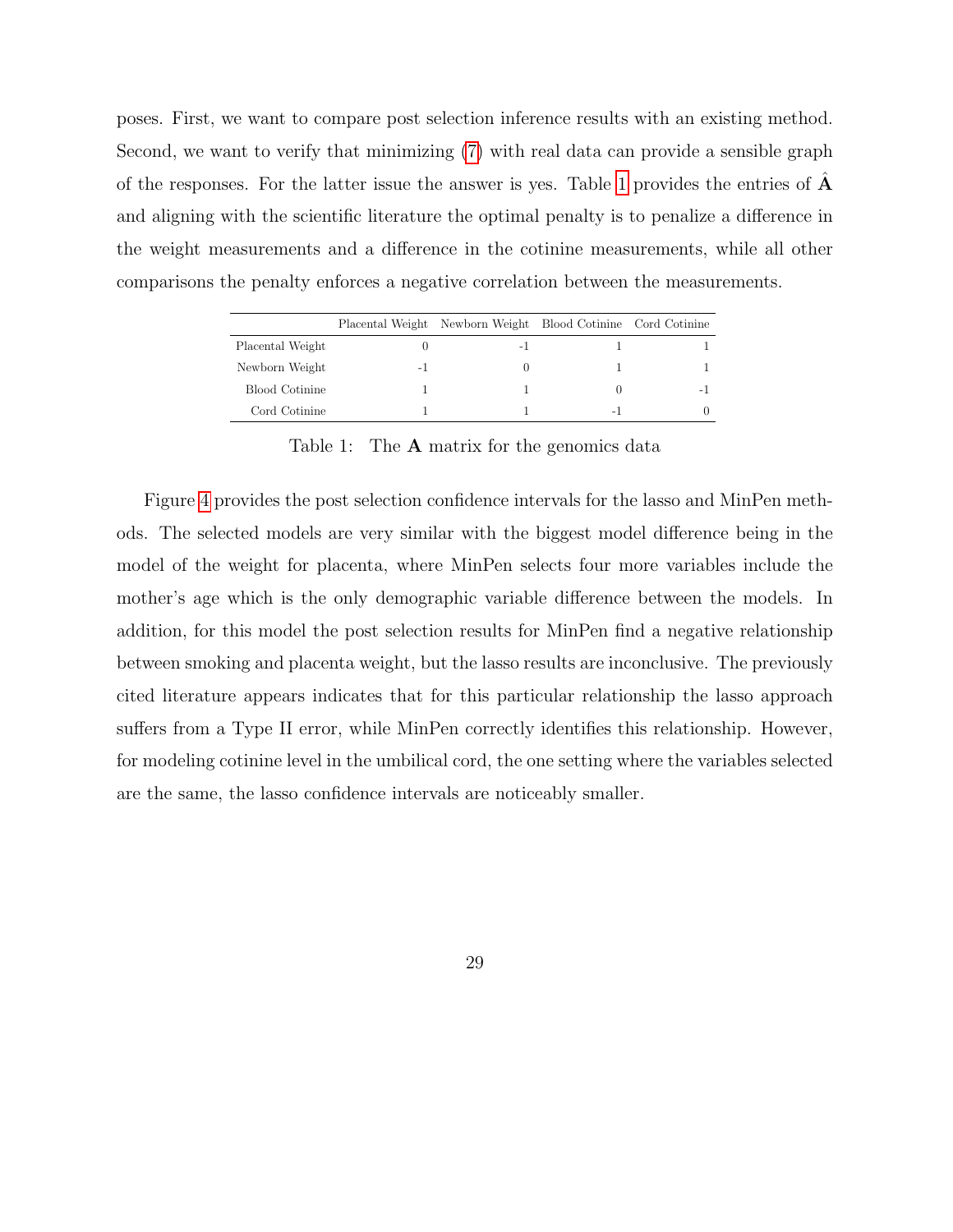

<span id="page-29-0"></span>Figure 4: Post Selection Confidence Intervals: Clockwise starting in the top left corner; (1) Newborn weight; (2) Placenta Weight; (3) Umbilical cord cotinine level; (4) Peripheral blood cotinine level

### 6.2 Connecticut Multiple Substance Use Data

We investigate the use of the minimum penalty to identify co-occurring drug use based on accidental drug related deaths in Connecticut from 2012-2018. The data set consists of 5097 accidental overdoses in the state of Connecticut and corresponding toxicology, death certificate, and scene investigation information from the Chief Medical Examiner Office, publicly available at https://data.ct.gov and included in the supplemental material. We identify 17 response variables which are 16 individual drugs that were investigated plus a response that identifies if any opiate is involved. The goal of this analysis is to identify how different drugs appear (or do not appear) in cases of overdose, with a hope of better understanding and being able to predict co-occurrence of drugs. By being able to predict co-occurrence of drugs, both clinical practitioners and law enforcement are better able to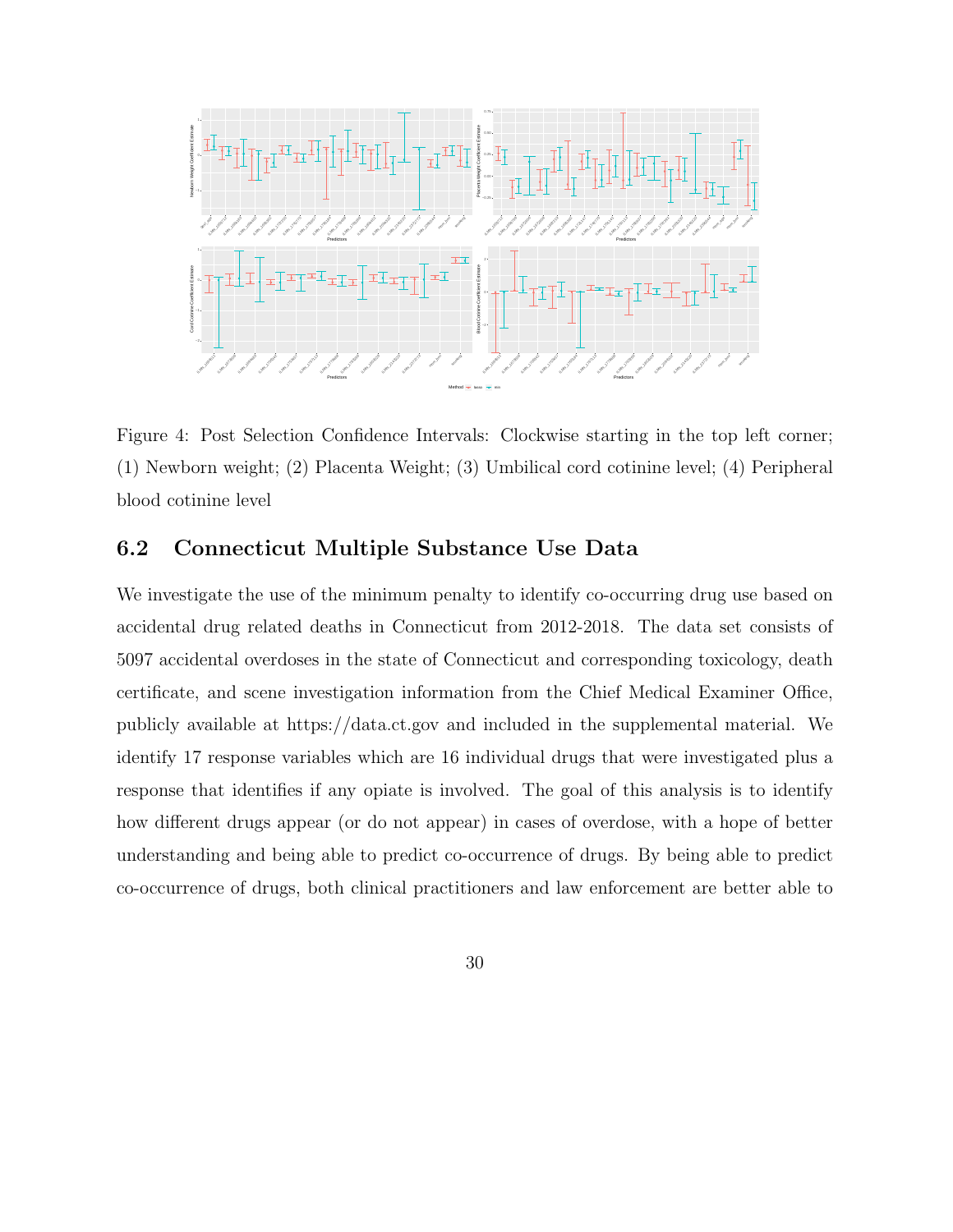understand emerging trends in drug usage allowing them to quickly identify, intervene, and mitigate issues.

The covariates in this data are indicators of the city and state of the residence and death, along with using a bag of words approach to find common language used in the cause of death and description of injury provided by police and the medical examiner. As the goal is to better understand the relationships between drugs being used, information in the cause of death may not be relevant to all drugs found in the system. In total 111 covariates were used in this analysis. A validation set was created from 500 randomly selected observations from 2018 tuning parameters were selected using a 90/10 train/test approach using total classification error rate. Once the tuning parameters were obtained the model was fit using the chosen tuning parameters on all data less the validation set. We fit MinPen, MCEN, and elastic net models using a common sparsity parameter for all 17 responses, and compare methods using ROC curves on the validation set, see Figure [5.](#page-31-1) The results show the MinPen is competitive or out performs MCEN and the elastic net approach. Furthermore, MinPen provides relationships between responses. Only positive or no relationships were found between responses, that is no negative relationships were found. The supplementary material includes a graph of these relationships. Most notably heroin is not predictive or related to fentanyl, fentanyl analogue, benzodiazapine, or inform the presence of other opioids. The opioid variable was mostly related to prescription based drugs such as oxymorphone, hydrocodone, methadone, among others. Methadone was positively related to every other variable which is notable because it is used as a medical assisted treatment for opiate abuse. Further, the model finds benzodiazapine is not related to cocaine, which is of interest as benzodiasipine is used to treat cocaine toxicity. The results show MinPen provides better prediction accuracy than both MCEN and elastic net, providing evidence that use of the minimum penalty can be beneficial in the presence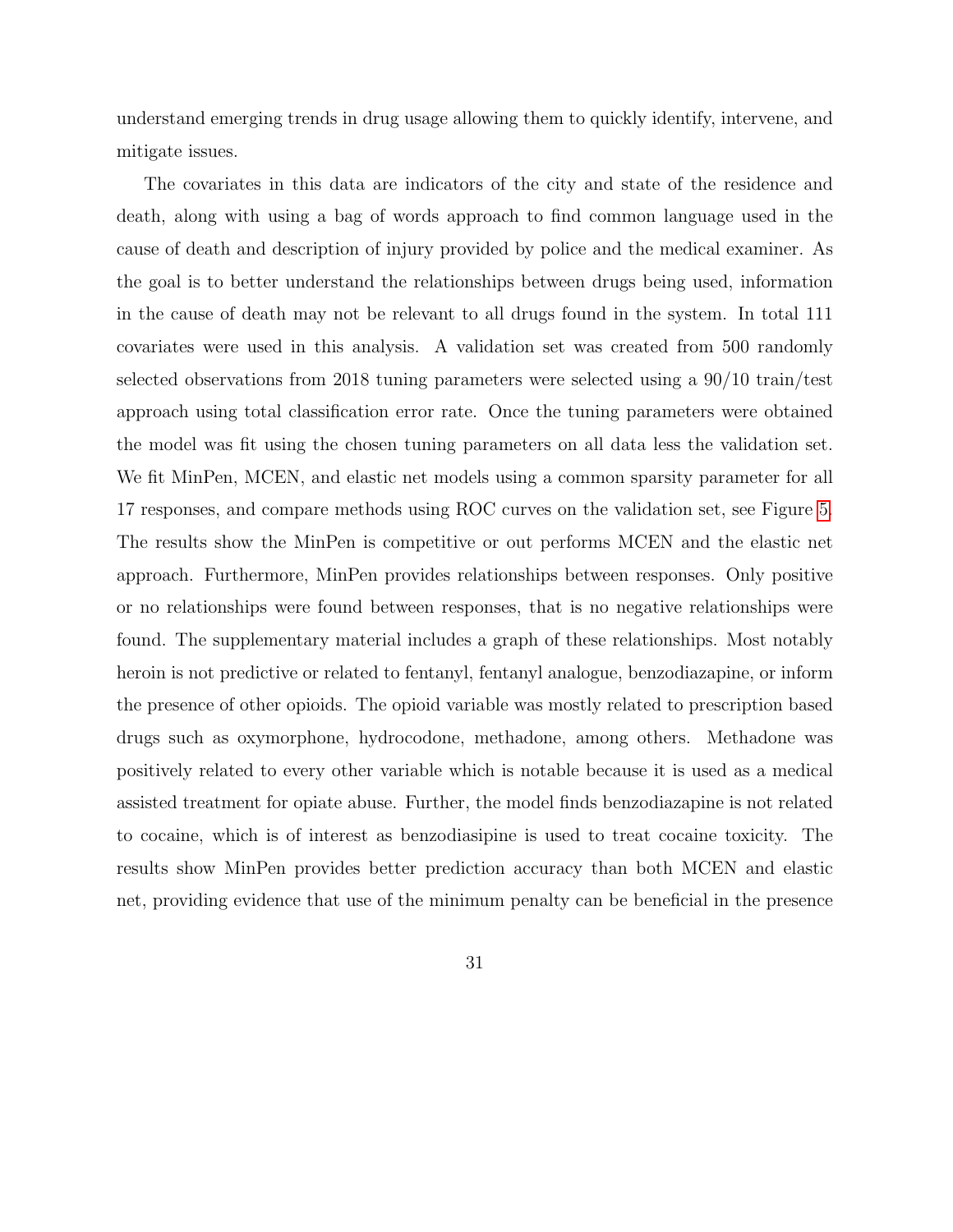

<span id="page-31-1"></span>Figure 5: Results of the validation set of 500 observations from 2018 with regard to four substances: Cocaine, Fentanyl Analogue, Methadone, and the ability to detect any opioid. The results show that MinPen performs as well if not better with regard to AUC in classification.

of complex and potentially unknown relationships. In the supplemental material we also present a heatmap of the coefficients produced by MinPen for each response.

## References

- <span id="page-31-0"></span>Anderson, T. W. et al. (1951), 'Estimating linear restrictions on regression coefficients for multivariate normal distributions', The Annals of Mathematical Statistics 22(3), 327– 351.
	- 32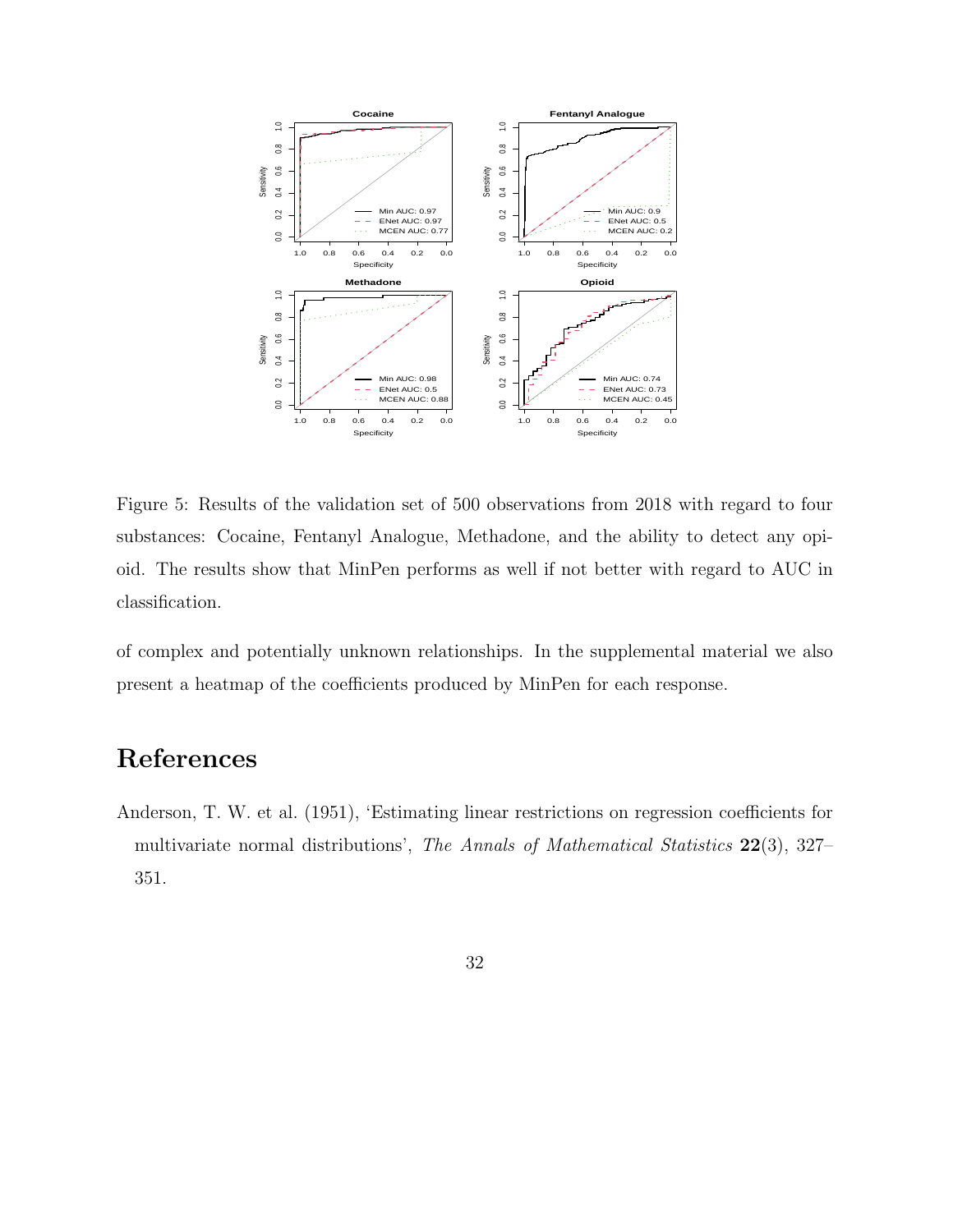- <span id="page-32-4"></span>Bühlmann, P., Rütimann, P., van de Greer, S. & Zhang, C.-H. (2013), 'Correlated variables in regression: Clustering and sparse estimation', Journal of Statistical Planning and Inference 143(11), 1835–1858.
- <span id="page-32-1"></span>Chen, L. & Huang, J. Z. (2016), 'Sparse reduced-rank regression with covariance estimation', Statistics and Computing  $26(1-2)$ , 461-470.
- <span id="page-32-3"></span>Chen, Y., Iyengar, R. & Iyengar, G. (2016), 'Modeling multimodal continuous heterogeneity in conjoint analysis—a sparse learning approach', Marketing Science 36(1), 140–156.
- <span id="page-32-8"></span>Friedman, J., Hastie, T. & Tibshirani, R. (2008), 'Regularized paths for genearlized linear models via coordinate descent', Journal of Statistial Softwawre 33(1).
- <span id="page-32-7"></span>Friedman, J., Hastie, T. & Tibshirani, R. (2010), 'Regularization paths for generalized linear models via coordinate descent', *Journal of Statistical Software* 33(1), 1–22.
- <span id="page-32-5"></span>Hebiri, M. & van de Geer, S. (2011), 'The smooth-lasso and other  $\ell_1+\ell_2$ -penalized methods', Electronic Journal of Statistics 5, 1184 – 1226.
- <span id="page-32-2"></span>Kim, S., Xing, E. P. et al. (2012), 'Tree-guided group lasso for multi-response regression with structured sparsity, with an application to eQTL mapping', The Annals of Applied Statistics 6(3), 1095–1117.
- <span id="page-32-6"></span>Lee, J. D., Sun, D. L., Sun, Y. & Taylor, J. E. (2016), 'Exact post-selection inference, with application to the lasso', The Annals of Statistics 44(3), 907–927.
- <span id="page-32-0"></span>Lee, W. & Liu, Y. (2012), 'Simultaneous multiple response regression and inverse covariance matrix estimation via penalized gaussian maximum likelihood', Journal of Multivariate Analysis 111, 241–255.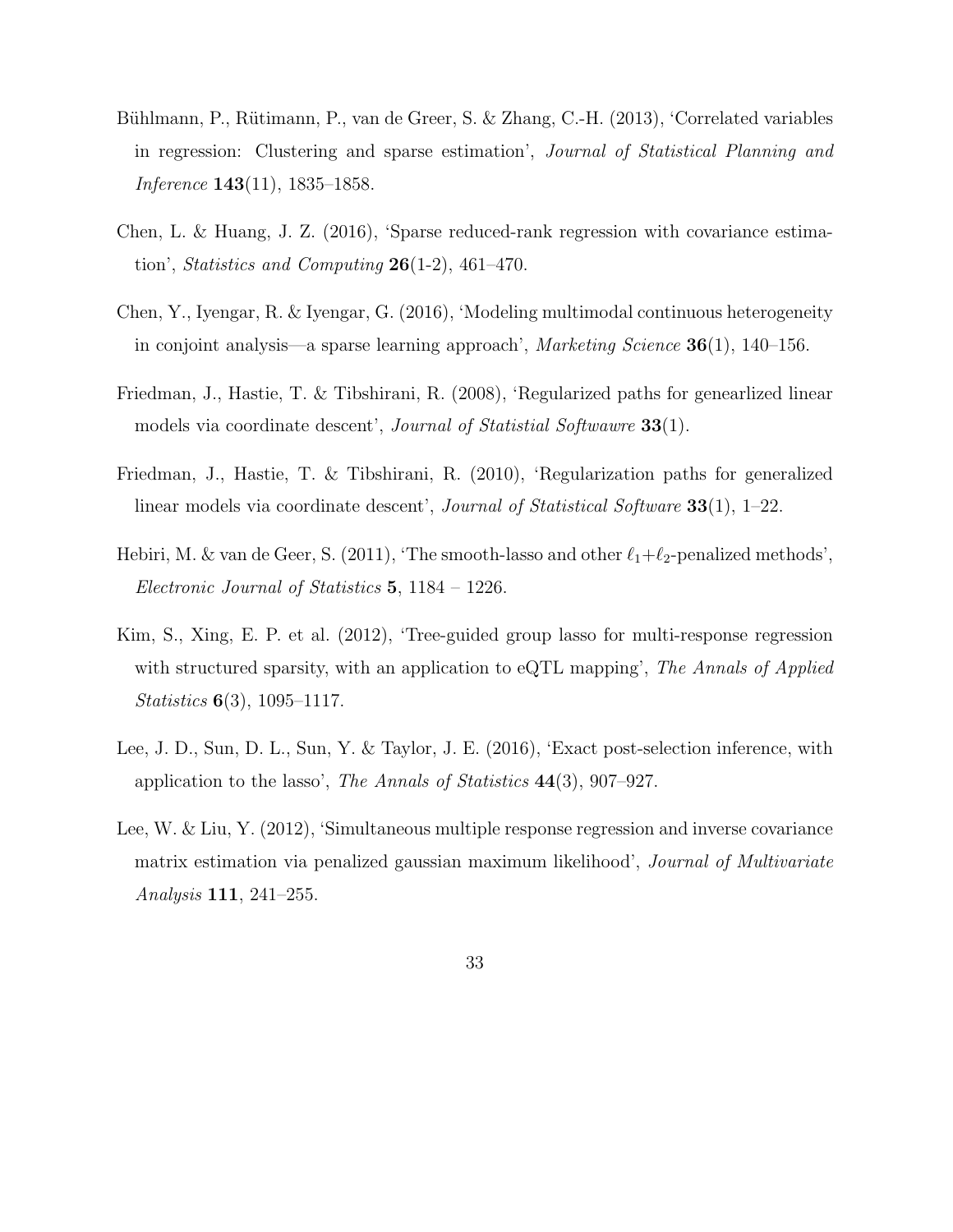- <span id="page-33-3"></span>Li, C. & Li, H. (2008), 'Network-constrained regularization and variable selection of genomic data', *Bioinformatics* **24**(9), 1175–1182.
- <span id="page-33-5"></span>Li, C. & Li, H. (2010a), 'Supplamental material for "Variable selection and regression analysis for graph-structure covariates with an application to geneomics"', The Annals of Applied Statistics  $4(3)$ , 1–5.
- <span id="page-33-4"></span>Li, C. & Li, H. (2010b), 'Variable selection and regression analysis for graph-structure covariates with an application to geneomics', The Annals of Applied Statistics 4(3), 1498– 1516.
- <span id="page-33-6"></span>Li, C. Q., Windsor, R. A., Perkins, L., Goldenberg, R. L. & Lowe, J. B. (1993), 'The Impact on Infant Birth Weight and Gestational Age of Cotinine-Validated Smoking Reduction During Pregnancy', JAMA 269(12), 1519–1524.
- <span id="page-33-2"></span>Li, Y., Nan, B. & Zhu, J. (2015), 'Multivariate sparse group lasso for multivariate multiple linear regression with arbitrary group sparsity', *Biometrics* **71**, 354–363.
- <span id="page-33-7"></span>Molteni, R. A., Stys, S. J. & Battaglia, F. C. (1978), 'Relationship of fetal and placental weight in human beings: fetal/placental weight ratios at various gestational ages and birth weight distributions', The Journal of Reproductive Medicine 21, 327-334.
- <span id="page-33-0"></span>Negahban, S. N., Ravikumar, P., Wainwright, M. J. & Yu, B. (2012), 'A unified framework for high-dimensional analysis fo m-estimators with decomposable regualrizers', Statistical Science **27**(4), 538–557.
- <span id="page-33-1"></span>Price, B. S., Allenbrand, C. & Sherwood, B. (2021), 'Dececting clusters in multivariate regression', WIREs Computational Statistics To Appear.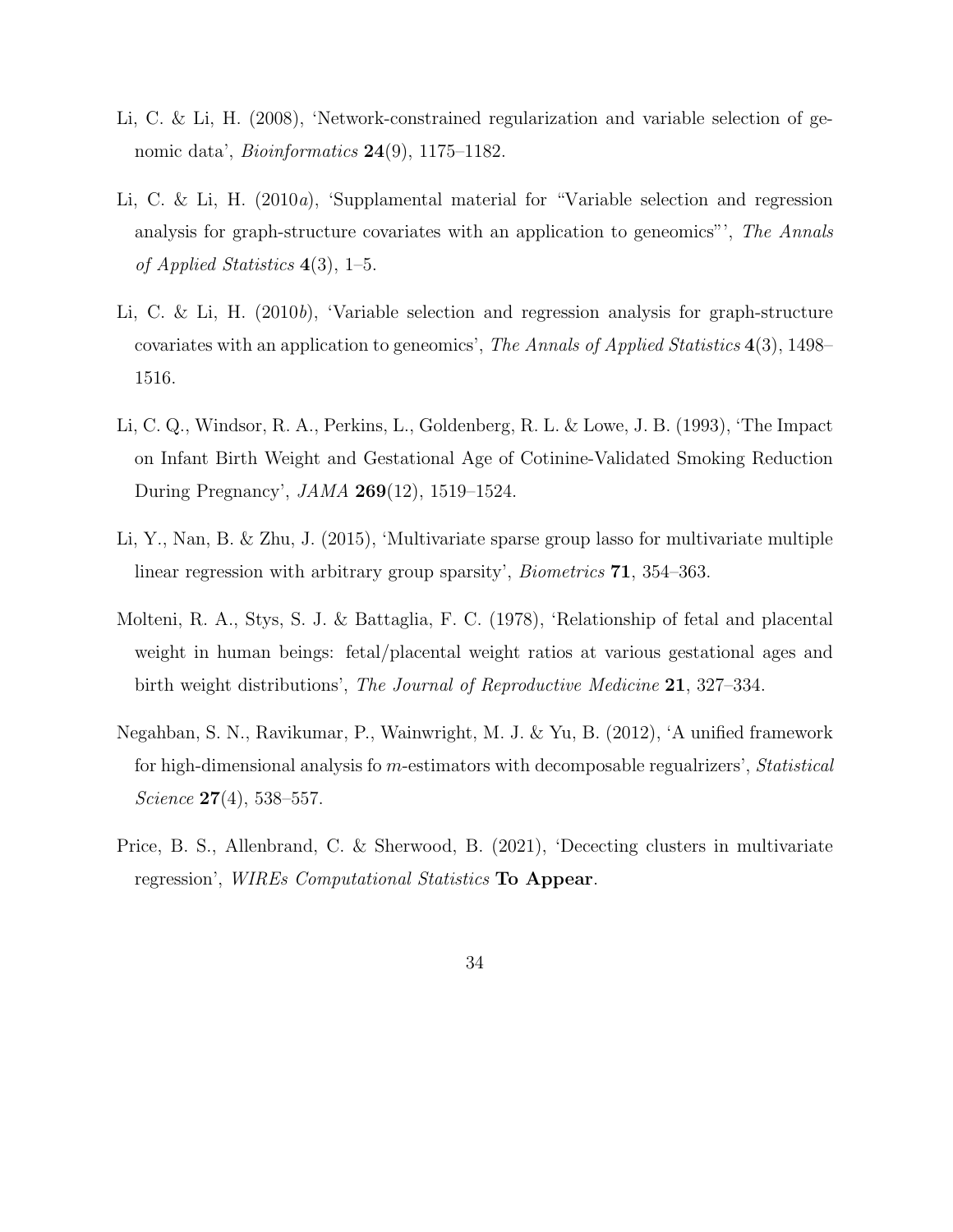- <span id="page-34-4"></span>Price, B. S., Molstad, A. J. & Sherwood, B. (2021), 'Estimating multiple precision matrices using cluster fusion regularization', Journal of Computational and Graphical Statistics, To Appear .
- <span id="page-34-3"></span>Price, B. S. & Sherwood, B. (2018), 'A cluster elastic net for multivariate regression', Journal of Machine Learning Research 19, 1–37.
- <span id="page-34-0"></span>Rothman, A. J., Levina, E. & Zhu, J. (2010), 'Sparse multivariate regression with covariance estimation', Journal of Computational and Graphical Statistics 19(4), 947–962.
- <span id="page-34-6"></span>Tibshirani, R. J. (2013), 'The lasso problem and uniqueness', Electronic Journal of Statistics **7**, 1456–1490.
- <span id="page-34-5"></span>Velu, R. & Reinsel, G. C. (2013), Multivariate reduced-rank regression: theory and applications, Vol. 136, Springer Science & Business Media.
- <span id="page-34-7"></span>Votavova, H., Merkerova, M. D., Fejglova, K., Vasikova, A., Krejcik, Z., Pastorkova, A., Tabashidze, N., Topinka, J., Jr., M. V., Sram, R. & Brdicka, R. (2011), 'Transcriptome alterations in maternal and fetal cells induced by tobacco smoke', Placenta 32, 763–770.
- <span id="page-34-8"></span>Wang, N., Tikellis, G., Sun, C., Pezic, A., Wang, L., Wells, J., Cochrane, J., Ponsonby, A.- L. & Dwyer, T. (2014), 'The effect of maternal prenatal smoking and alcohol consumption on the placenta-to-birth weight ratio', Placenta 35(7), 437–441.
- <span id="page-34-2"></span>Witten, D. M., Shojaie, A. & Zhang, F. (2014), 'The cluster elastic net for high-dimensional regression with unknown variable grouping',  $Technometrics 56(1), 112-122$ .
- <span id="page-34-1"></span>Witten, D. & Tibshirani, R. (2009), 'Covariance regularized regression and classification for high-dimensional problems', *Journal of Royal Statistical Society, Series B* 71(3), 615– 636.